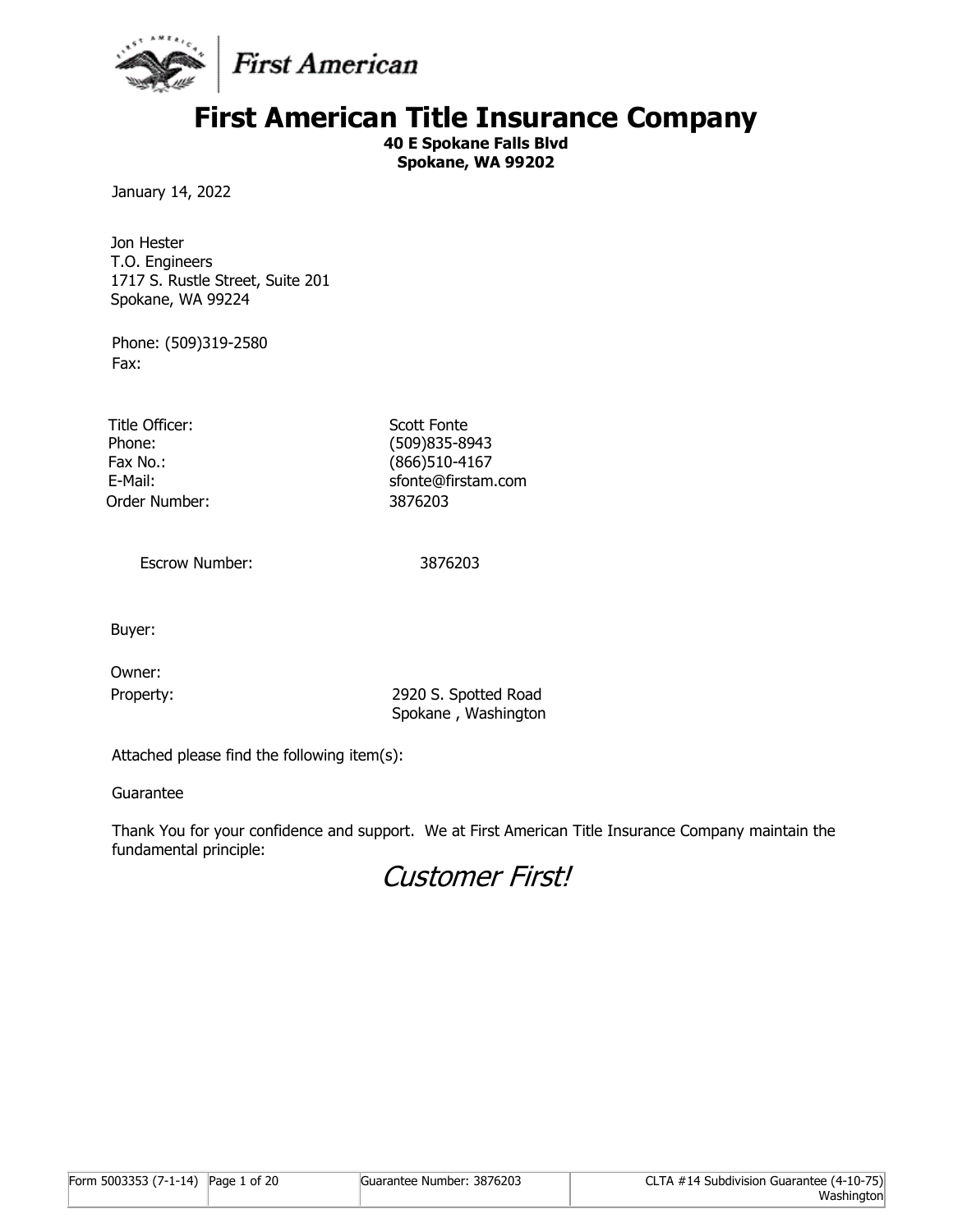

**First American** 

# **Guarantee**

Subdivision Guarantee

ISSUED BY **First American Title Insurance Company**

GUARANTEE NUMBER **5003353-3876203**

SUBJECT TO THE EXCLUSIONS FROM COVERAGE, THE LIMITS OF LIABILITY AND THE CONDITIONS AND STIPULATIONS OF THIS GUARANTEE,

## **FIRST AMERICAN TITLE INSURANCE COMPANY**

a Nebraska corporation, herein called the Company

# **GUARANTEES**

the Assured named in Schedule A against actual monetary loss or damage not exceeding the liability stated in Schedule A, which the Assured shall sustain by reason of any incorrectness in the assurances set forth in Schedule A.

First American Title Insurance Company

Inna of Album

Suy L-Smuth

Dennis J. Gilmore, President

Greg L. Smith, Secretary

**This jacket was created electronically and constitutes an original document**

| Form 5003353 (7-1-14) Page 2 of 20 | Guarantee Number: 3876203 | CLTA #14 Subdivision Guarantee (4-10-75) |
|------------------------------------|---------------------------|------------------------------------------|
|                                    |                           | Washington                               |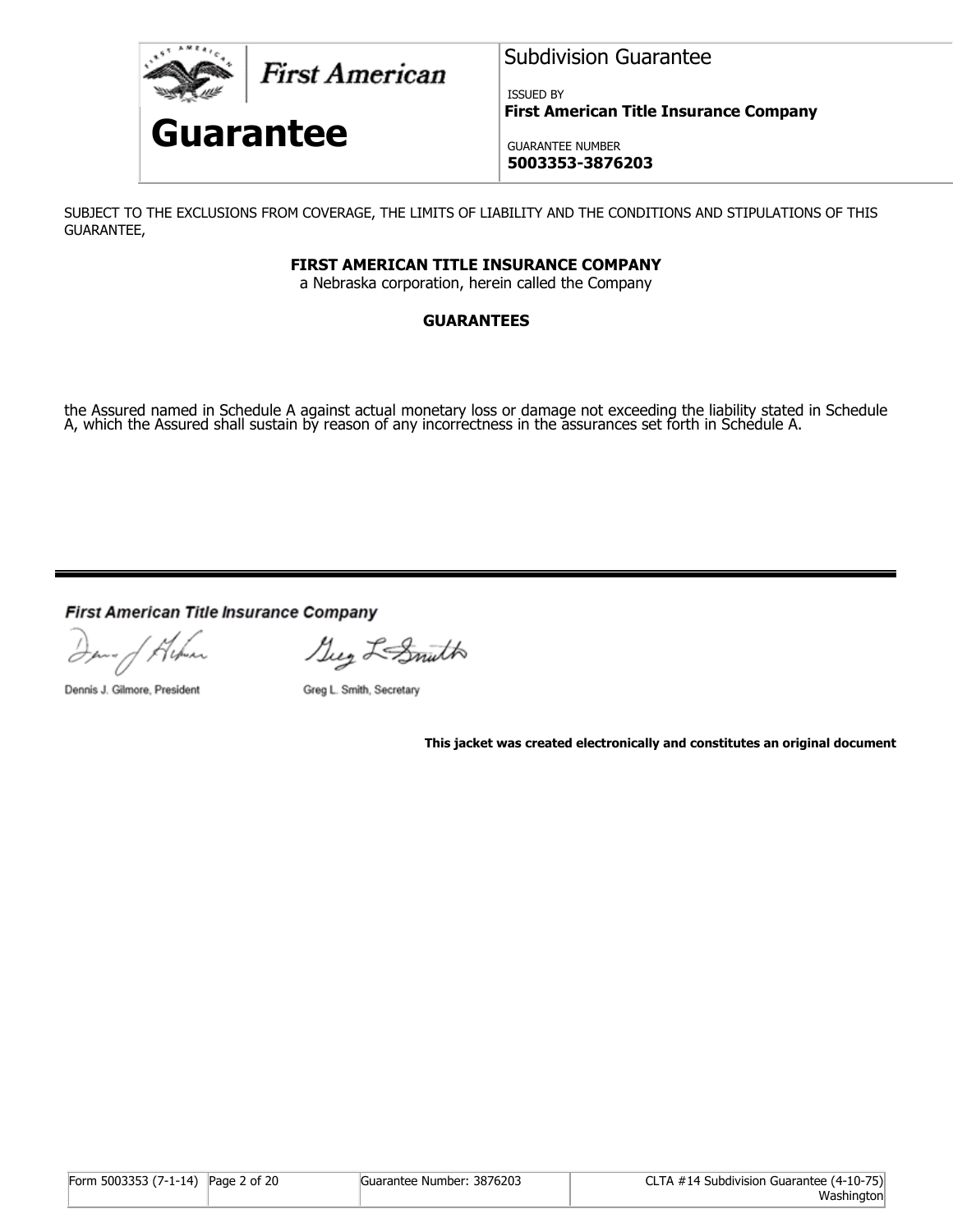#### **SCHEDULE OF EXCLUSIONS FROM COVERAGE OF THIS GUARANTEE**

- 1. Except to the extent that specific assurances are provided in Schedule A of this Guarantee, the Company assumes no liability for loss or damage by reason of the following:
	- (a) Defects, liens, encumbrances, adverse claims or other matters against the title, whether or not shown by the public records.
	- (b) (1) Taxes or assessments of any taxing authority that levies taxes or assessments on real property; or, (2) Proceedings by a public agency which may result in taxes or assessments, or notices of such proceedings, whether or not the matters excluded under (1) or (2) are shown by the records of the taxing authority or by the public records.
	- (c) (1) Unpatented mining claims; (2) reservations or exceptions in patents or in Acts authorizing the issuance thereof; (3) water rights, claims or title to water, whether or not the matters excluded under  $(1)$ ,  $(2)$  or  $(3)$  are shown by the public records.
- 2. Notwithstanding any specific assurances which are provided in Schedule A of this Guarantee, the Company assumes no liability for loss or damage by reason of the following:
- (a) Defects, liens, encumbrances, adverse claims or other matters affecting the title to any property beyond the lines of the land expressly described in the description set forth in Schedule (A), (C) or in Part 2 of this Guarantee, or title to streets, roads, avenues, lanes, ways or waterways to which such land abuts, or the right to maintain therein vaults, tunnels, ramps or any structure or improvements; or any rights or easements therein, unless such property, rights or easements are expressly and specifically set forth in said description.
- (b) Defects, liens, encumbrances, adverse claims or other matters, whether or not shown by the public records; (1) which are created, suffered, assumed or agreed to by one or more of the Assureds; (2) which result in no loss to the Assured; or (3) which do not result in the invalidity or potential invalidity of any judicial or non-judicial proceeding which is within the scope and purpose of the assurances provided.
- (c) The identity of any party shown or referred to in Schedule A.
- (d) The validity, legal effect or priority of any matter shown or referred to in this Guarantee.

#### **GUARANTEE CONDITIONS AND STIPULATIONS**

#### **1. Definition of Terms.**

The following terms when used in the Guarantee mean:

- (a) the "Assured": the party or parties named as the Assured in this Guarantee, or on a supplemental writing executed by the Company.
- (b) "land": the land described or referred to in Schedule (A)(C) or in Part 2, and improvements affixed thereto which by law constitute real property. The term "land" does not include any property beyond the lines of the area described or referred to in Schedule (A)(C) or in Part 2, nor any right, title, interest, estate or easement in abutting streets, roads, avenues, alleys, lanes, ways or waterways.
- (c) "mortgage": mortgage, deed of trust, trust deed, or other security instrument.
- (d) "public records": records established under state statutes at Date of Guarantee for the purpose of imparting constructive notice of matters relating to real property to purchasers for value and without knowledge. (e) "date": the effective date.
- **2. Notice of Claim to be Given by Assured Claimant.** An Assured shall notify the Company promptly in writing in case knowledge shall come to an Assured hereunder of any claim of title or interest which is adverse to the title to the estate or interest, as stated herein, and which might cause loss or damage for which the Company may be liable by virtue of this Guarantee. If prompt notice shall not be given to the Company, then all liability of the Company shall terminate with regard to the matter or matters for which prompt notice is required; provided, however, that failure to notify the Company shall in no case prejudice the rights of any Assured unless the Company shall be prejudiced by the failure and then only to the extent of the prejudice.

#### **3. No Duty to Defend or Prosecute.**

The Company shall have no duty to defend or prosecute any action or proceeding to which the Assured is a party, notwithstanding the nature of any allegation in such action or proceeding.

**4. Company's Option to Defend or Prosecute Actions; Duty of Assured Claimant to Cooperate.**

Even though the Company has no duty to defend or prosecute as set forth in Paragraph 3 above:

- (a) The Company shall have the right, at its sole option and cost, to institute and prosecute any action or proceeding, interpose a defense, as limited in (b), or to do any other act which in its opinion may be necessary or desirable to establish the title to the estate or interest as stated herein, or to establish the lien rights of the Assured, or to prevent or reduce loss or damage to the Assured. The Company may take any appropriate action under the terms of this Guarantee, whether or not it shall be liable hereunder, and shall not thereby concede liability or waive any provision of this Guarantee. If the Company shall exercise its rights under this paragraph, it shall do so diligently.
- (b) If the Company elects to exercise its options as stated in Paragraph 4(a) the Company shall have the right to select counsel of its choice (subject to the right of such Assured to object for reasonable cause) to represent the Assured and shall not be liable for and will not pay the fees of any other counsel, nor will the Company pay any fees, costs or expenses incurred by an Assured in the defense of those causes of action which allege matters not covered by this Guarantee.
- (c) Whenever the Company shall have brought an action or interposed a defense as permitted by the provisions of this Guarantee, the Company may pursue any litigation to final determination by a court of competent jurisdiction and expressly reserves the right, in its sole discretion, to appeal from an adverse judgment or order.
- (d) In all cases where this Guarantee permits the Company to prosecute or provide for the defense of any action or proceeding, an Assured shall secure to the Company the right to so prosecute or provide for the defense of any action or proceeding, and all appeals therein, and permit the Company to use, at its option, the name of such Assured for this purpose. Whenever requested by the Company, an Assured, at the Company's expense, shall give the Company all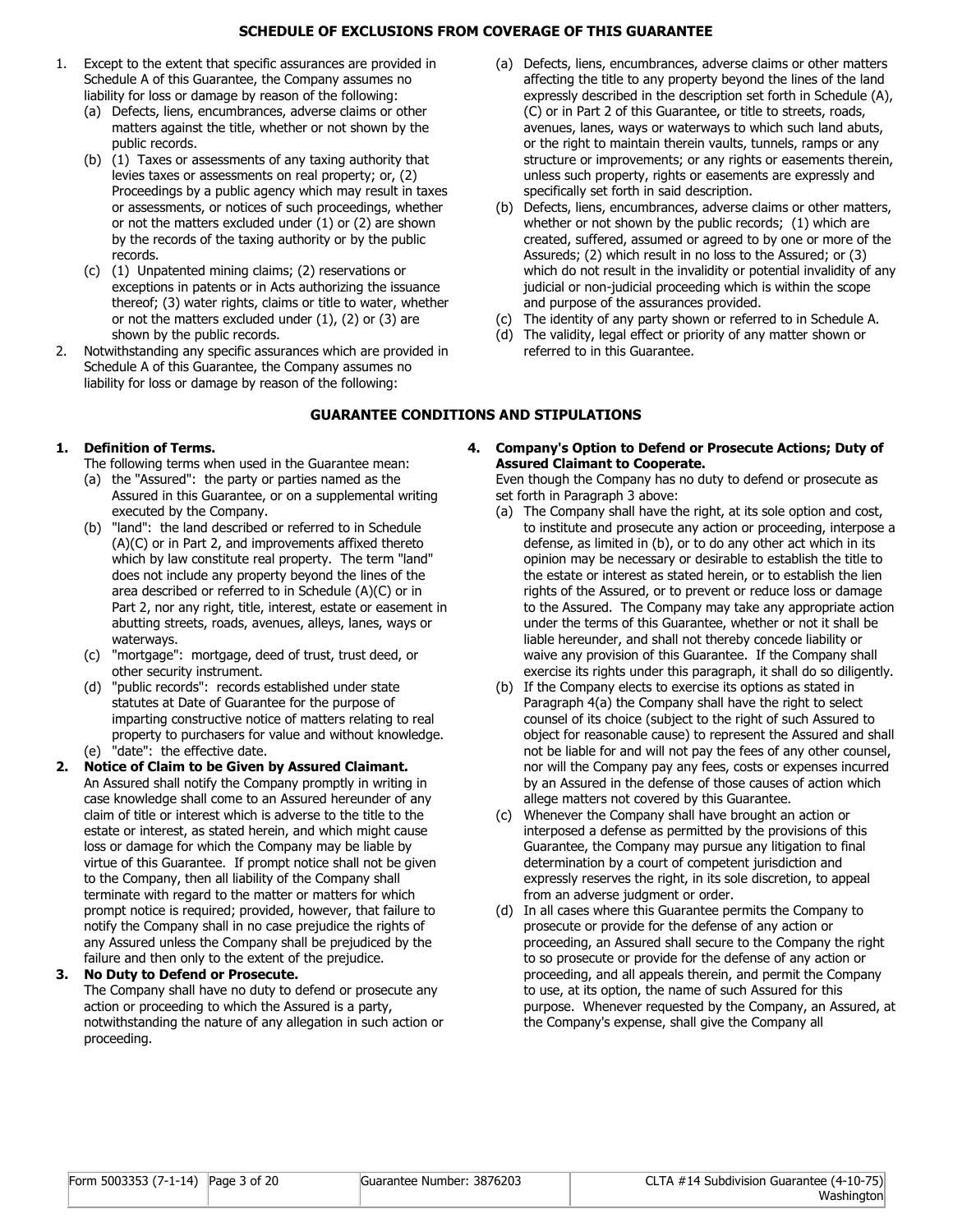#### **GUARANTEE CONDITIONS AND STIPULATIONS (Continued)**

reasonable aid in any action or proceeding, securing evidence, obtaining witnesses, prosecuting or defending the action or lawful act which in the opinion of the Company may be necessary or desirable to establish the title to the estate or interest as stated herein, or to establish the lien rights of the Assured. If the Company is prejudiced by the failure of the Assured to furnish the required cooperation, the Company's obligations to the Assured under the Guarantee shall terminate.

#### **5. Proof of Loss or Damage.**

In addition to and after the notices required under Section 2 of these Conditions and Stipulations have been provided to the Company, a proof of loss or damage signed and sworn to by the Assured shall be furnished to the Company within ninety (90) days after the Assured shall ascertain the facts giving rise to the loss or damage. The proof of loss or damage shall describe the matters covered by this Guarantee which constitute the basis of loss or damage and shall state, to the extent possible, the basis of calculating the amount of the loss or damage. If the Company is prejudiced by the failure of the Assured to provide the required proof of loss or damage, the Company's obligation to such assured under the Guarantee shall terminate. In addition, the Assured may reasonably be required to submit to examination under oath by any authorized representative of the Company and shall produce for examination, inspection and copying, at such reasonable times and places as may be designated by any authorized representative of the Company, all records, books, ledgers, checks, correspondence and memoranda, whether bearing a date before or after Date of Guarantee, which reasonably pertain to the loss or damage. Further, if requested by any authorized representative of the Company, the Assured shall grant its permission, in writing, for any authorized representative of the Company to examine, inspect and copy all records, books, ledgers, checks, correspondence and memoranda in the custody or control of a third party, which reasonably pertain to the loss or damage. All information designated as confidential by the Assured provided to the Company pursuant to this Section shall not be disclosed to others unless, in the reasonable judgment of the Company, it is necessary in the administration of the claim. Failure of the Assured to submit for examination under oath, produce other reasonably requested information or grant permission to secure reasonably necessary information from third parties as required in the above paragraph, unless prohibited by law or governmental regulation, shall terminate any liability of the Company under this Guarantee to the Assured for that claim.

#### **6. Options to Pay or Otherwise Settle Claims: Termination of Liability.**

In case of a claim under this Guarantee, the Company shall have the following additional options:

(a) To Pay or Tender Payment of the Amount of Liability or to Purchase the Indebtedness. The Company shall have the option to pay or settle or compromise for or in the name of the Assured any claim which could result in loss to the Assured within the

coverage of this Guarantee, or to pay the full amount of this Guarantee or, if this Guarantee is issued for the benefit of a holder of a mortgage or a lienholder, the Company shall have the option to purchase the

indebtedness secured by said mortgage or said lien for the amount owing thereon, together with any costs, reasonable attorneys' fees and expenses incurred by the Assured claimant which were authorized by the Company up to the time of purchase.

Such purchase, payment or tender of payment of the full amount of the Guarantee shall terminate all liability of the Company hereunder. In the event after notice of claim has been given to the Company by the Assured the Company offers to purchase said indebtedness, the owner of such indebtedness shall transfer and assign said indebtedness, together with any collateral security, to the Company upon payment of the purchase price.

Upon the exercise by the Company of the option provided for in Paragraph (a) the Company's obligation to the Assured under this Guarantee for the claimed loss or damage, other than to make the payment required in that paragraph, shall terminate, including any obligation to continue the defense or prosecution of any litigation for which the Company has exercised its options under Paragraph 4, and the Guarantee shall be surrendered to the Company for cancellation.

(b) To Pay or Otherwise Settle With Parties Other Than the Assured or With the Assured Claimant. To pay or otherwise settle with other parties for or in the name of an Assured claimant any claim assured against under this Guarantee, together with any costs, attorneys' fees and expenses incurred by the Assured claimant which were authorized by the Company up to the time of payment and which the Company is obligated to pay. Upon the exercise by the Company of the option provided for in Paragraph (b) the Company's obligation to the Assured under this Guarantee for the claimed loss or damage, other than to make the payment required in that paragraph, shall terminate, including any obligation to continue the defense or prosection of any litigation for which the Company has exercised its options under Paragraph 4.

#### **7. Determination and Extent of Liability.**

This Guarantee is a contract of Indemnity against actual monetary loss or damage sustained or incurred by the Assured claimant who has suffered loss or damage by reason of reliance upon the assurances set forth in this Guarantee and only to the extent herein described, and subject to the Exclusions From Coverage of This Guarantee.

The liability of the Company under this Guarantee to the Assured shall not exceed the least of:

- (a) the amount of liability stated in Schedule A or in Part 2;
- (b) the amount of the unpaid principal indebtedness secured by the mortgage of an Assured mortgagee, as limited or provided under Section 6 of these Conditions and Stipulations or as reduced under Section 9 of these Conditions and Stipulations, at the time the loss or damage assured against by this Guarantee occurs, together with interest thereon; or
- (c) the difference between the value of the estate or interest covered hereby as stated herein and the value of the estate or interest subject to any defect, lien or encumbrance assured against by this Guarantee.

#### **8. Limitation of Liability.**

(a) If the Company establishes the title, or removes the alleged defect, lien or encumbrance, or cures any other matter assured against by this Guarantee in a reasonably diligent manner by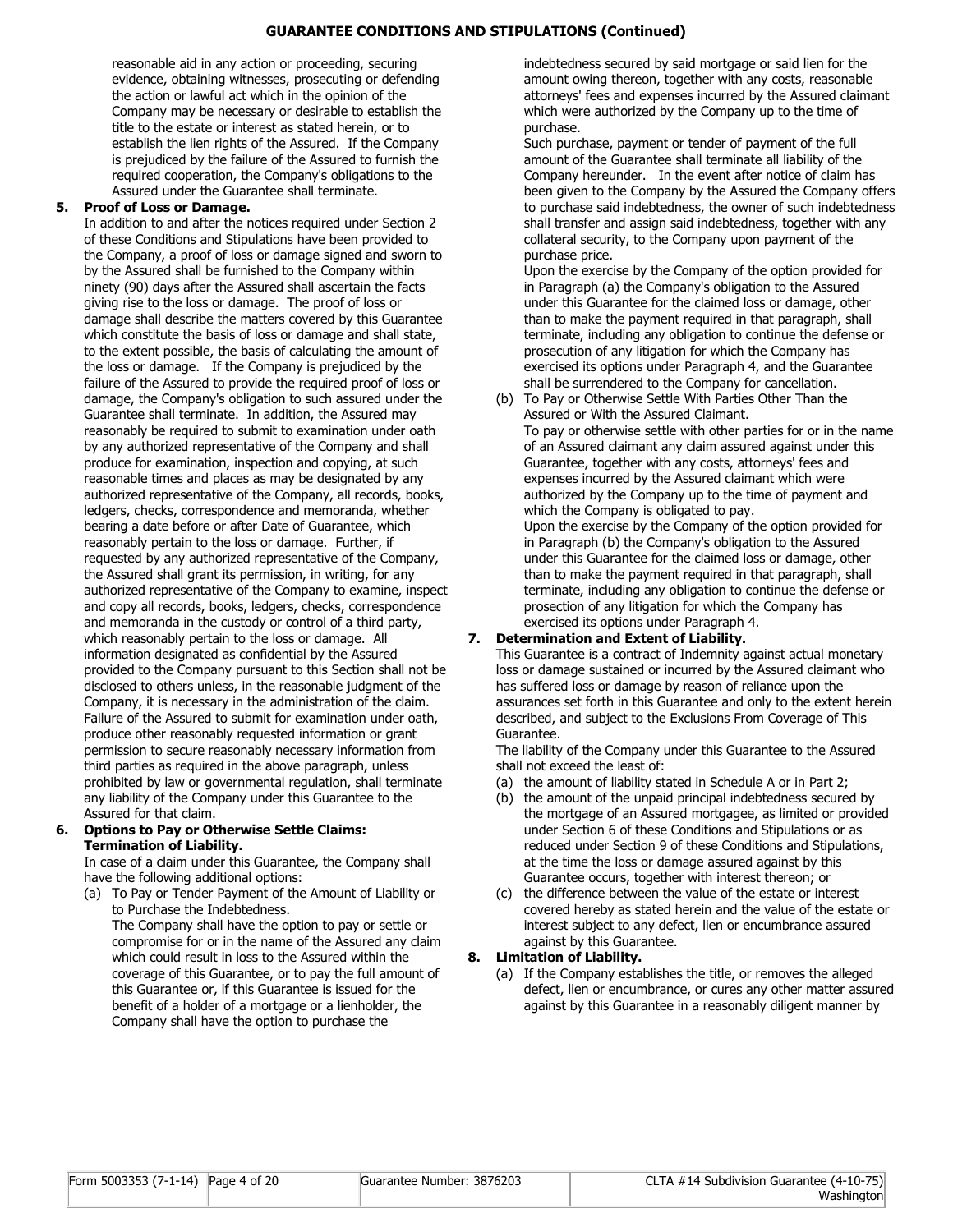#### **GUARANTEE CONDITIONS AND STIPULATIONS (Continued)**

any method, including litigation and the completion of any appeals therefrom, it shall have fully performed its obligations with respect to that matter and shall not be liable for any loss or damage caused thereby.

- (b) In the event of any litigation by the Company or with the Company's consent, the Company shall have no liability for loss or damage until there has been a final determination by a court of competent jurisdiction, and disposition of all appeals therefrom, adverse to the title, as stated herein.
- (c) The Company shall not be liable for loss or damage to any Assured for liability voluntarily assumed by the Assured in settling any claim or suit without the prior written consent of the Company.
- **9. Reduction of Liability or Termination of Liability.** All payments under this Guarantee, except payments made for costs, attorneys' fees and expenses pursuant to Paragraph 4 shall reduce the amount of liability pro tanto.

#### **10. Payment of Loss.**

- (a) No payment shall be made without producing this Guarantee for endorsement of the payment unless the Guarantee has been lost or destroyed, in which case proof of loss or destruction shall be furnished to the satisfaction of the Company.
- (b) When liability and the extent of loss or damage has been definitely fixed in accordance with these Conditions and Stipulations, the loss or damage shall be payable within thirty (30) days thereafter.

#### **11. Subrogation Upon Payment or Settlement.**

Whenever the Company shall have settled and paid a claim under this Guarantee, all right of subrogation shall vest in the Company unaffected by any act of the Assured claimant. The Company shall be subrogated to and be entitled to all rights and remedies which the Assured would have had against any person or property in respect to the claim had this Guarantee not been issued. If requested by the Company, the Assured shall transfer to the Company all rights and remedies against any person or property necessary in order to perfect this right of subrogation. The Assured shall permit the Company to sue, compromise or settle in the name of the Assured and to use the name of the Assured in any transaction or litigation involving these rights or remedies. If a payment on account of a claim does not fully cover the loss of the Assured the Company shall be subrogated to all rights and remedies of the Assured after the Assured shall have recovered its principal, interest, and costs of collection.

#### **12. Arbitration.**

Unless prohibited by applicable law, either the Company or the Assured may demand arbitration pursuant to the Title Insurance Arbitration Rules of the American Land Title Association. Arbitrable matters may include, but are not limited to, any controversy or claim between the Company and the Assured arising out of or relating to this Guarantee, any service of the Company in connection with its issuance or the breach of a Guarantee provision or other obligation. All arbitrable matters when the Amount of Liability is \$2,000,000 or less shall be arbitrated at the option of either the Company or the Assured. All arbitrable matters when the amount of liability is in excess of \$2,000,000 shall be arbitrated only when agreed to by both the Company and the Assured. The Rules in effect at Date of Guarantee shall be binding upon the parties. The award may include attorneys' fees only if the laws of the state in which the land is located permits a court to award attorneys' fees to a prevailing party. Judgment upon the award rendered by the Arbitrator(s) may be entered in any court having jurisdiction thereof.

The law of the situs of the land shall apply to an arbitration under the Title Insurance Arbitration Rules.

A copy of the Rules may be obtained from the Company upon request.

#### **13. Liability Limited to This Guarantee; Guarantee Entire Contract.**

- (a) This Guarantee together with all endorsements, if any, attached hereto by the Company is the entire Guarantee and contract between the Assured and the Company. In interpreting any provision of this Guarantee, this Guarantee shall be construed as a whole.
- (b) Any claim of loss or damage, whether or not based on negligence, or any action asserting such claim, shall be restricted to this Guarantee.
- (c) No amendment of or endorsement to this Guarantee can be made except by a writing endorsed hereon or attached hereto signed by either the President, a Vice President, the Secretary, an Assistant Secretary, or validating officer or authorized signatory of the Company.

#### **14. Notices, Where Sent.**

All notices required to be given the Company and any statement in writing required to be furnished the Company shall include the number of this Guarantee and shall be addressed to the Company at **First American Title Insurance Company, Attn: Claims National Intake Center, 1 First American Way, Santa Ana, California 92707 Claims.NIC@firstam.com Phone: 888-632- 1642 Fax: 877-804-7606**



**First American Title**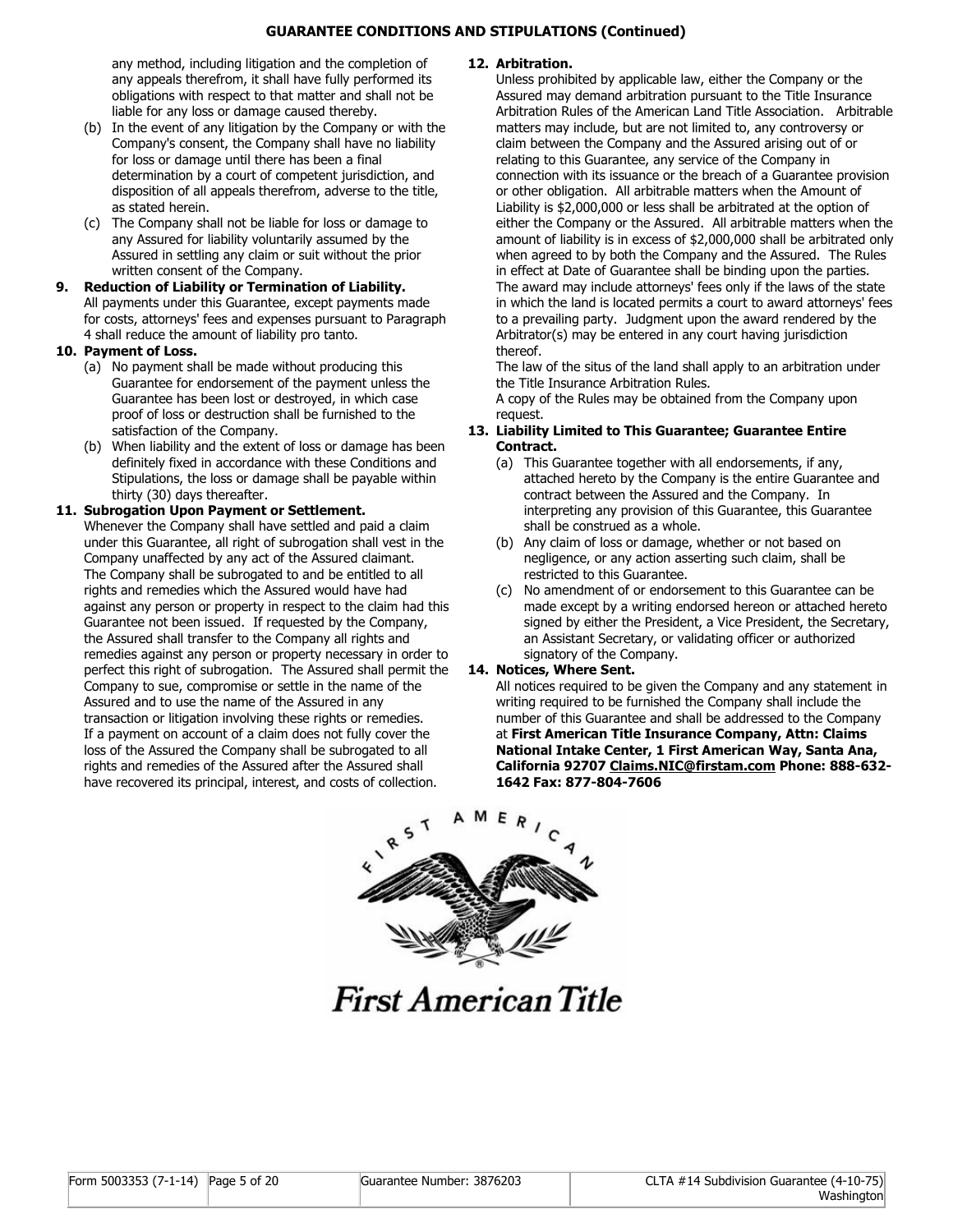

First American



Subdivision Guarantee

ISSUED BY **First American Title Insurance Company**

GUARANTEE NUMBER **3876203**

Order No.: 3876203 Liability: \$2,000.00 Fee: \$750.00

Tax: \$67.50

Name of Assured: T.O. Engineers

Date of Guarantee: December 30, 2021

The assurances referred to on the face page hereof are:

1. Title is vested in:

City of Spokane, a Municipal Corporation of the State of Washington, and Spokane County, a political subdivision of the State of Washington, each as to an undivided 1/2 interest

- 2. That, according to the public records relative to the land described in Schedule C attached hereto (including those records maintained and indexed by name), there are no other documents affecting title to said land or any portion thereof, other than those shown under Record Matters in Schedule B.
- 3. The following matters are excluded from the coverage of this Guarantee
	- A. Unpatented Mining Claims, reservations or exceptions in patents or in acts authorizing the issuance thereof.
	- B. Water rights, claims or title to water.
	- C. Tax Deeds to the State of Washington.
	- D. Documents pertaining to mineral estates.
- 4. No guarantee is given nor liability assumed with respect to the validity, legal effect or priority of any matter shown herein.
- 5. This Guarantee is restricted to the use of the Assured for the purpose of providing title evidence as may be required when subdividing land pursuant to the provisions of Chapter 58.17, R.C.W., and the local regulations and ordinances adopted pursuant to said statute. It is not to be used as a basis for closing any transaction affecting title to said property.
- 6. Any sketch attached hereto is done so as a courtesy only and is not part of any title commitment, guarantee or policy. It is furnished solely for the purpose of assisting in locating the premises and First American expressly disclaims any liability which may result from reliance made upon it.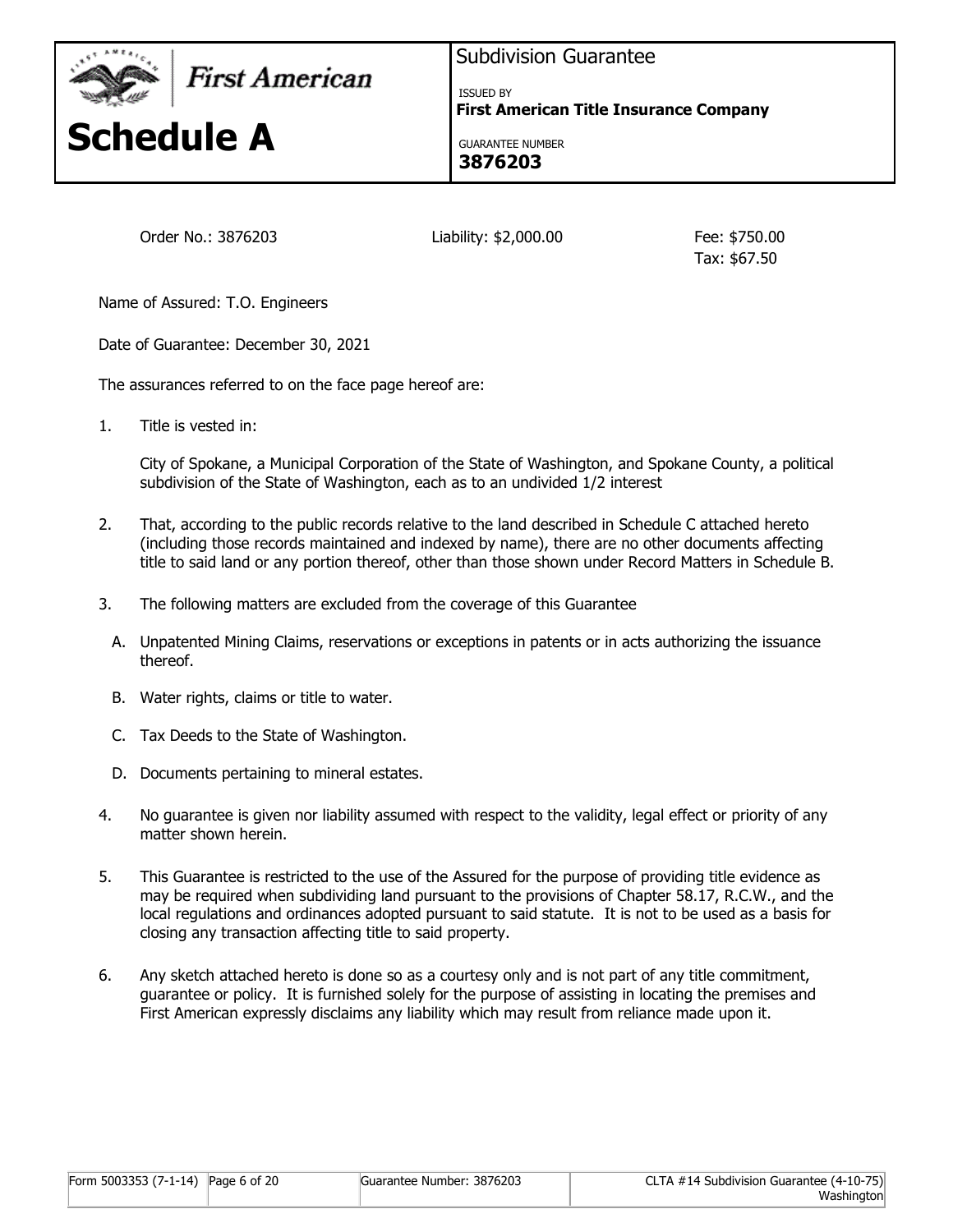

**Schedule B**

First American

# Subdivision Guarantee

ISSUED BY

**First American Title Insurance Company**

GUARANTEE NUMBER **3876203**

# **RECORD MATTERS**

1. Liability, if any, for pro-rata portion of **Real Property** taxes, which are carried on the Spokane County Tax Rolls, as exempt. Tax account no. 25286.9001. Affects: Parcels A and B

# **The following Affects ptn lying in Section 28**

| 2. | Easement, including terms and provisions contained therein: |                                               |
|----|-------------------------------------------------------------|-----------------------------------------------|
|    | Recording Information:                                      | 268639; February 03, 1910                     |
|    | For:                                                        | Electric transmission and communication lines |

- 3. Easement, including terms and provisions contained therein: Recording Information: [270593](https://ep.firstam.com/meta/index?m=6a1118f8-ec8f-4680-8a03-e9a08ae23427&q=c9hT0ieyptIYYLsYincyptMF016in2ccypt08dLiJziLjwGWtSRs%3d&h=6fe6e2aa-6c9a-467d-9ddd-8d7af8d60bb3&attach=true); February 19, 1910 For: Electric transmission and communication lines
- 4. Easement, including terms and provisions contained therein: Recording Information: [Book 255, page 567](https://ep.firstam.com/meta/index?m=6a1118f8-ec8f-4680-8a03-e9a08ae23427&q=c9hT0ieyptIYYLsYincyptMF016mIoW7IUd8LmaMv5mIc86zY%3d&h=5d72a791-3ce1-4736-9347-6c201c934446&attach=true); August 11, 1910 For: Electric transmission and communication lines
- 5. Easement, including terms and provisions contained therein: Recording Information: [273233](https://ep.firstam.com/meta/index?m=6a1118f8-ec8f-4680-8a03-e9a08ae23427&q=c9hT0ieyptIYYLsYincyptMF016vrZuNpzT9XjatqjS5eyptQyvM%3d&h=634bb930-8763-4b2f-a656-636f7c5ab26b&attach=true); March 16, 1910 For: Electric transmission lines
- 6. Easement, including terms and provisions contained therein: Recording Information: [275256](https://ep.firstam.com/meta/index?m=6a1118f8-ec8f-4680-8a03-e9a08ae23427&q=c9hT0ieyptIYYLsYincyptMF016g4BBbjYOF9MbTMJhKxAme0%3d&h=6f6b2fd6-48f9-4b26-9157-d91173a9cb8c&attach=true); April 01, 1910 For: Electric transmission and communication lines
- 7. Easement, including terms and provisions contained therein: Recording Information: [275257](https://ep.firstam.com/meta/index?m=6a1118f8-ec8f-4680-8a03-e9a08ae23427&q=c9hT0ieyptIYYLsYincyptMF016gJ5kASViDULZ7qCVaSph3s%3d&h=ef969a3f-dd40-4134-ab00-455273d0b35b&attach=true); April01, 1910 For: Electric transmission and communication lines
- 8. Easement, including terms and provisions contained therein: Recording Information: [547832](https://ep.firstam.com/meta/index?m=6a1118f8-ec8f-4680-8a03-e9a08ae23427&q=c9hT0ieyptIYYLsYincyptMF016gwVJHyao7sAHcypteyptFpZU41D8%3d&h=711b470a-7962-42be-bf41-076dc2a0a993&attach=true); March 10, 1919 For: Guy anchors
- 9. Easement, including terms and provisions contained therein: Recording Information: [A715](https://ep.firstam.com/meta/index?m=6a1118f8-ec8f-4680-8a03-e9a08ae23427&q=c9hT0ieyptIYYLsYincyptMF016oPxPItM1WcgBo1NCPkujQA%3d&h=520acf28-654d-4079-bbbd-95cf32f91ffc&attach=true); August 07, 1929 For: Communication line maintenance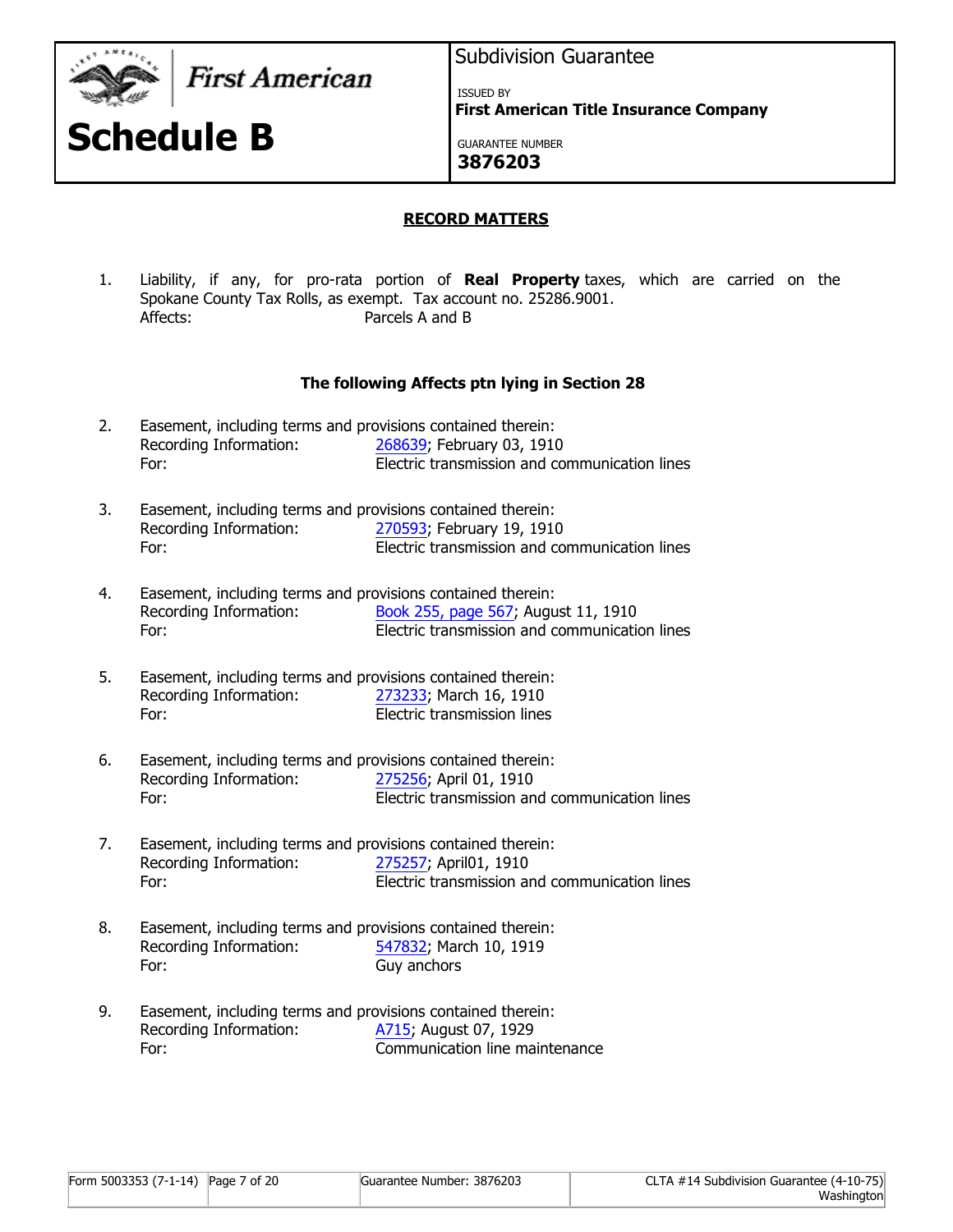- 10. Easement, including terms and provisions contained therein: Recording Information: [994711](https://ep.firstam.com/meta/index?m=6a1118f8-ec8f-4680-8a03-e9a08ae23427&q=c9hT0ieyptIYYLsYincyptMF016qZlUB7ii8uOVO2FLyobw4M%3d&h=9286384d-1dd1-4c30-b495-245f0d4a02df&attach=true); June 25, 1929 For: Electric transmission and communication lines
- 11. Easement, including terms and provisions contained therein: Recording Information: [A65383;](https://ep.firstam.com/meta/index?m=6a1118f8-ec8f-4680-8a03-e9a08ae23427&q=c9hT0ieyptIYYLsYincyptMF016gQuyKLj9nFeHJnmR7AUFkk%3d&h=d682905a-6ff6-403f-b968-a06602843545&attach=true) December 30, 1930 For: Road
- 12. Easement, including terms and provisions contained therein: Recording Information: [483550A](https://ep.firstam.com/meta/index?m=6a1118f8-ec8f-4680-8a03-e9a08ae23427&q=c9hT0ieyptIYYLsYincyptMF016tp4JO3lcyptTLTnvWyY4o2SXg%3d&h=fb8ae04c-a0e9-44ee-bddd-35aee5b85acd&attach=true); March 13, 1941 For: Maintenance of buried cable lines
- 13. Easement, including terms and provisions contained therein: Recording Information: [526888A](https://ep.firstam.com/meta/index?m=6a1118f8-ec8f-4680-8a03-e9a08ae23427&q=c9hT0ieyptIYYLsYincyptMF016gURkW8cypt0HcpkQtncyptnnphRc%3d&h=bfac2af4-3353-4705-b53c-86dabd85e800&attach=true); December 16, 1941 For: Sewer pipe line
- 14. Easement, including terms and provisions contained therein: Recording Information: [528957A](https://ep.firstam.com/meta/index?m=6a1118f8-ec8f-4680-8a03-e9a08ae23427&q=c9hT0ieyptIYYLsYincyptMF016r4CEdFePININndFJmXMwOk%3d&h=cdfa6330-077e-490d-ab29-ae66ab2b1dd8&attach=true); January 03, 1942 For: Sewer pipe line
- 15. Easement, including terms and provisions contained therein: Recording Information: [535021A](https://ep.firstam.com/meta/index?m=6a1118f8-ec8f-4680-8a03-e9a08ae23427&q=c9hT0ieyptIYYLsYincyptMF016iVWyYUGWgaRgwJXjsyqeUc%3d&h=a10001f2-f55a-4319-84b6-b489d1532b2b&attach=true); February 27, 1942 For: Sewer pipe line
- 16. Easement, including terms and provisions contained therein: Recording Information: [541706A](https://ep.firstam.com/meta/index?m=6a1118f8-ec8f-4680-8a03-e9a08ae23427&q=c9hT0ieyptIYYLsYincyptMF016srcyptLDlP4pCqa6c4cyptOYpIqU%3d&h=b1ca6fcc-ff8b-4e72-8d10-1250a077dc0c&attach=true); April 20, 1942 For: Sewer pipe line
- 17. Easement, including terms and provisions contained therein: Recording Information: [538375A](https://ep.firstam.com/meta/index?m=6a1118f8-ec8f-4680-8a03-e9a08ae23427&q=c9hT0ieyptIYYLsYincyptMF016lpGpRfeyptRgHiIG7e4VMzdBc%3d&h=313df6fd-6672-44ba-b6d7-ab446a2f3ee1&attach=true); March 24, 1942 For: Sewer pipe line
- 18. Easement, including terms and provisions contained therein: Recording Information: [571938A](https://ep.firstam.com/meta/index?m=6a1118f8-ec8f-4680-8a03-e9a08ae23427&q=c9hT0ieyptIYYLsYincyptMF016r7Uhkz7SMreyptofiBwgH8Ijk%3d&h=9bc688ae-e6b0-45f5-b79a-2cc03b2a71cb&attach=true); January 14, 1943 For: Sewer pipe line
- 19. Reservations and exceptions, including the terms and conditions thereof:

| Reserved By:           | USA           |
|------------------------|---------------|
| Recorded:              | June 14, 1949 |
| Recording Information: | 885248A       |

20. Relinquishment of all existing and future rights to light, view and air, together with the rights of access to and from the State Highway constructed on lands conveyed by instrument: Recorded: March 13, 1963 Recording No.: [922706B](https://ep.firstam.com/meta/index?m=6a1118f8-ec8f-4680-8a03-e9a08ae23427&q=c9hT0ieyptIYYLsYincyptMF016oc3MBoz2UcyptqaqVcPivBo5I%3d&h=9f17d8bd-7aff-4f0a-986a-41af9819c26a&attach=true)

| Recording No.: | 922706B                 |
|----------------|-------------------------|
| In favor of:   | The State of Washington |

21. Exceptions and Reservations as contained in Instrument: From: City of Spokane Recorded: Undisclosed Recording No.: [87531B](https://ep.firstam.com/meta/index?m=6a1118f8-ec8f-4680-8a03-e9a08ae23427&q=c9hT0ieyptIYYLsYincyptMF016gbP4uCeieKCryKH49uemfE%3d&h=534e8a9a-1459-4fcc-a320-f3d5ff3a7797&attach=true)

| Form 5003353 (7-1-14) Page 8 of 20 | Guarantee Number: 3876203 | CLTA #14 Subdivision Guarantee (4-10-75) |
|------------------------------------|---------------------------|------------------------------------------|
|                                    |                           | Washington                               |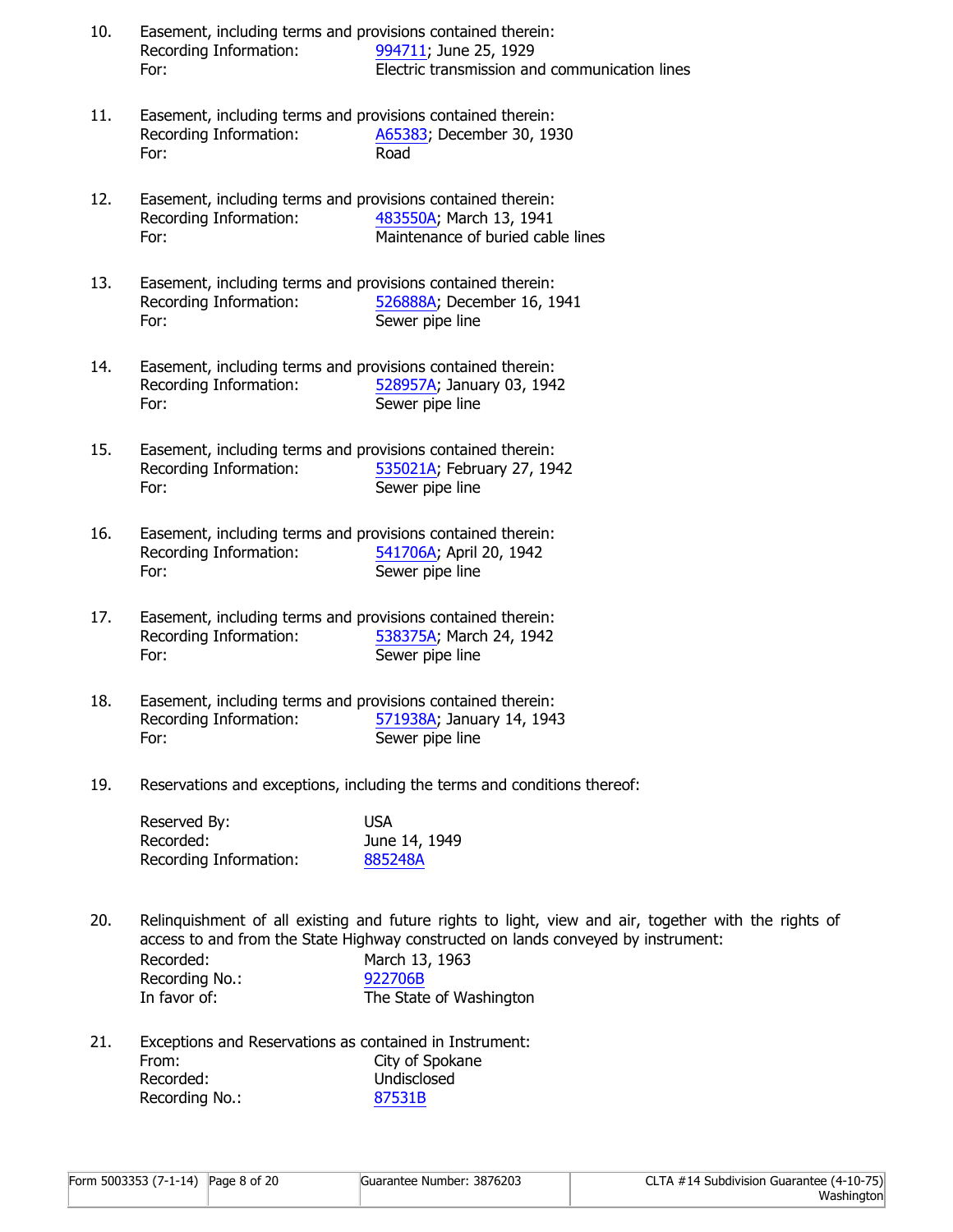| 22. | Easement, including terms and provisions contained therein: |                                                                                                                                                                                           |
|-----|-------------------------------------------------------------|-------------------------------------------------------------------------------------------------------------------------------------------------------------------------------------------|
|     | Recording Information:                                      | 208645B; November 25, 1953                                                                                                                                                                |
|     | In Favor of:                                                | The Washington Water Power Company, a Washington                                                                                                                                          |
|     | For:                                                        | corporation<br>To erect, construct, reconstruct and maintain an                                                                                                                           |
|     |                                                             | electrical distribution line and appurtenances                                                                                                                                            |
| 23. | Easement, including terms and provisions contained therein: |                                                                                                                                                                                           |
|     | Recording Information:                                      | 237159B; April 30, 1954                                                                                                                                                                   |
|     | In Favor of:                                                | The Washington Water Power Company, a Washington                                                                                                                                          |
|     | For:                                                        | corporation                                                                                                                                                                               |
|     |                                                             | To erect, construct, reconstruct and maintain an<br>electrical distribution line and appurtenances                                                                                        |
| 24. |                                                             | Easement and Conditions contained therein as created or disclosed in instrument:                                                                                                          |
|     | Recorded:                                                   | February 07, 1962                                                                                                                                                                         |
|     | Recording No.:                                              | 838355B<br><b>Communication lines</b>                                                                                                                                                     |
|     | For:                                                        |                                                                                                                                                                                           |
| 25. |                                                             | Relinquishment of all existing and future rights to light, view and air, together with the rights of<br>access to and from the State Highway constructed on lands conveyed by instrument: |
|     | Recorded:                                                   | September 06, 1963                                                                                                                                                                        |
|     | Recording No.:                                              | 962045B                                                                                                                                                                                   |
|     | In favor of:                                                | The State of Washington                                                                                                                                                                   |
| 26. |                                                             | Relinquishment of all existing and future rights to light, view and air, together with the rights of<br>access to and from the State Highway constructed on lands conveyed by instrument: |
|     | Recorded:                                                   | August 14, 1963                                                                                                                                                                           |
|     | Recording No.:                                              | 957284B                                                                                                                                                                                   |
|     | In favor of:                                                | The State of Washington                                                                                                                                                                   |
| 27. |                                                             | Relinquishment of all existing and future rights to light, view and air, together with the rights of<br>access to and from the State Highway constructed on lands conveyed by instrument: |
|     | Recorded:<br>Recording No.:                                 | November 26, 1963<br>979860B                                                                                                                                                              |
|     | In favor of:                                                | The State of Washington                                                                                                                                                                   |
| 28. | Easement, including terms and provisions contained therein: |                                                                                                                                                                                           |
|     | Recording Information:                                      | 569014C; August 13, 1971                                                                                                                                                                  |
|     | In Favor of:                                                | The Washington Water Power Company, a Washington                                                                                                                                          |
|     | For:                                                        | corporation<br>To erect, construct, reconstruct and maintain an                                                                                                                           |
|     |                                                             | electrical distribution line and appurtenances                                                                                                                                            |
| 29. |                                                             | Relinquishment of all existing and future rights to light, view and air, together with the rights of<br>access to and from the State Highway constructed on lands conveyed by instrument: |
|     | Recorded:                                                   | September 22, 1971                                                                                                                                                                        |
|     | Recording No.:<br>In favor of:                              | 576558C<br>The State of Washington                                                                                                                                                        |
| 30. | Easement, including terms and provisions contained therein: |                                                                                                                                                                                           |
|     | Recording Information:                                      | 638853C; July 21, 1972                                                                                                                                                                    |
|     | For:                                                        | Electric distribution line                                                                                                                                                                |
|     |                                                             |                                                                                                                                                                                           |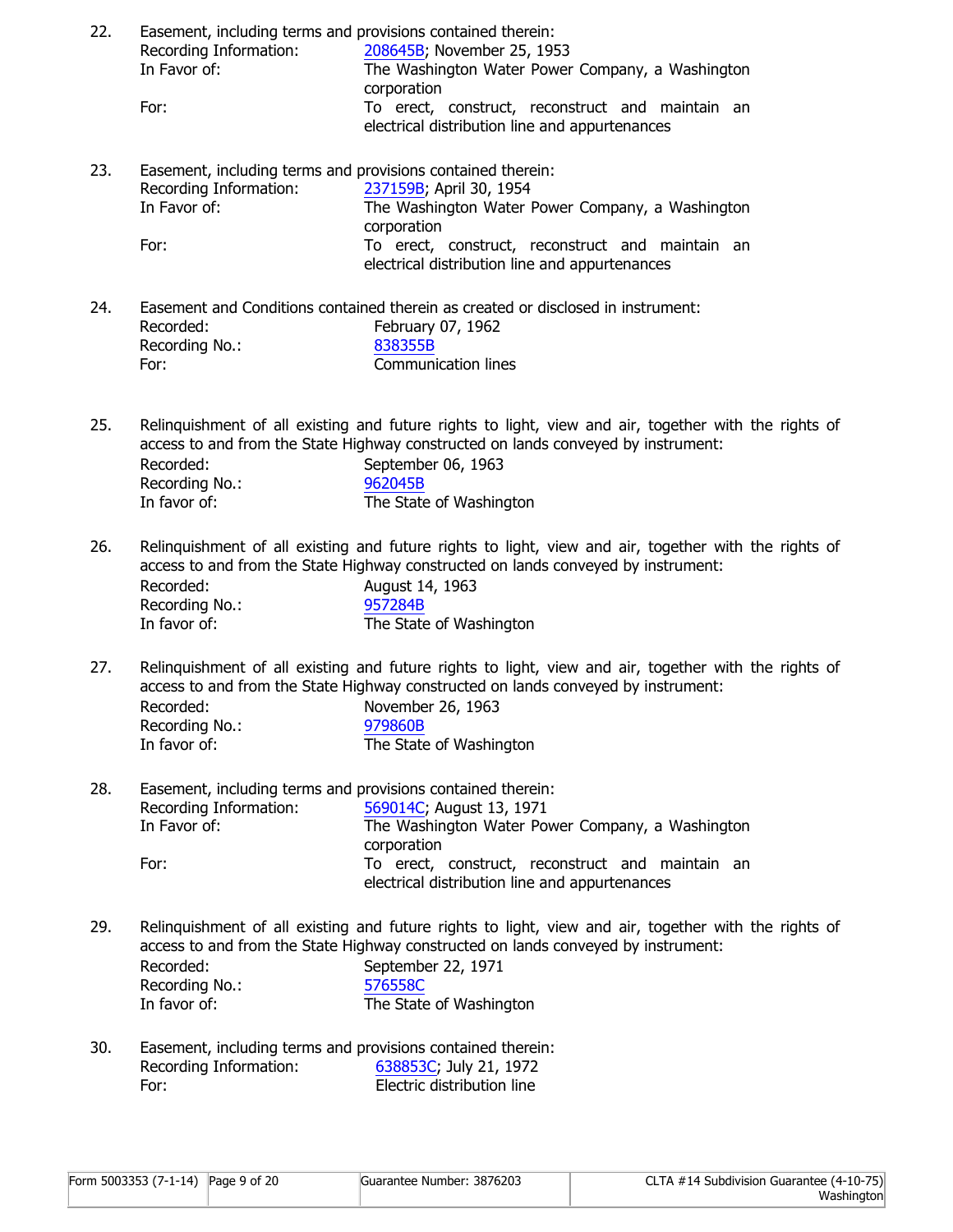| 31. | Recorded:<br>Recording No.:<br>In favor of:                                                                    | Relinquishment of all existing and future rights to light, view and air, together with the rights of<br>access to and from the State Highway constructed on lands conveyed by instrument:<br>December 19, 1972<br>671418C<br>The State of Washington    |
|-----|----------------------------------------------------------------------------------------------------------------|---------------------------------------------------------------------------------------------------------------------------------------------------------------------------------------------------------------------------------------------------------|
| 32. | Exceptions and Reservations as contained in Instrument:<br>From:<br>Recorded:<br>Recording No.:<br>As Follows: | Spokane County and City of Spokane<br>December 19, 1972<br>671418C<br>Right of flight for passage of aircraft                                                                                                                                           |
| 33. | Recorded:<br>Recording No.:<br>In favor of:                                                                    | Relinquishment of all existing and future rights to light, view and air, together with the rights of<br>access to and from the State Highway constructed on lands conveyed by instrument:<br>December 19, 1972<br>671418C<br>The State of Washington    |
| 34. | Easement, including terms and provisions contained therein:<br>Recording Information:<br>In Favor of:<br>For:  | 7601120209<br>The Washington Water Power Company, a Washington<br>corporation<br>To erect, construct, reconstruct and maintain an<br>electrical distribution line and appurtenances                                                                     |
| 35. | Recorded:<br>Recording No.:<br>In favor of:                                                                    | Relinquishment of all existing and future rights to light, view and air, together with the rights of<br>access to and from the State Highway constructed on lands conveyed by instrument:<br>November 13, 1973<br>7311130100<br>The State of Washington |
| 36. | Easement, including terms and provisions contained therein:<br>Recording Information:<br>For:                  | 7711140208<br>Electric underground transmission and distribution<br>facilities                                                                                                                                                                          |
| 37. | Easement, including terms and provisions contained therein:<br>Recording Information:<br>For:                  | 7711140209<br>Electric transmission and distribution lines                                                                                                                                                                                              |
| 38. | Easement, including terms and provisions contained therein:<br>Recording Information:<br>For:                  | 9005290285<br>Electric transmission line                                                                                                                                                                                                                |
| 39. | Easement, including terms and provisions contained therein:<br>Recording Information:<br>For:                  | 9009130232<br><b>Utilities</b>                                                                                                                                                                                                                          |
| 40. | Easement, including terms and provisions contained therein:<br>Recording Information:<br>For:                  | 9103260282<br>Electric transmission line                                                                                                                                                                                                                |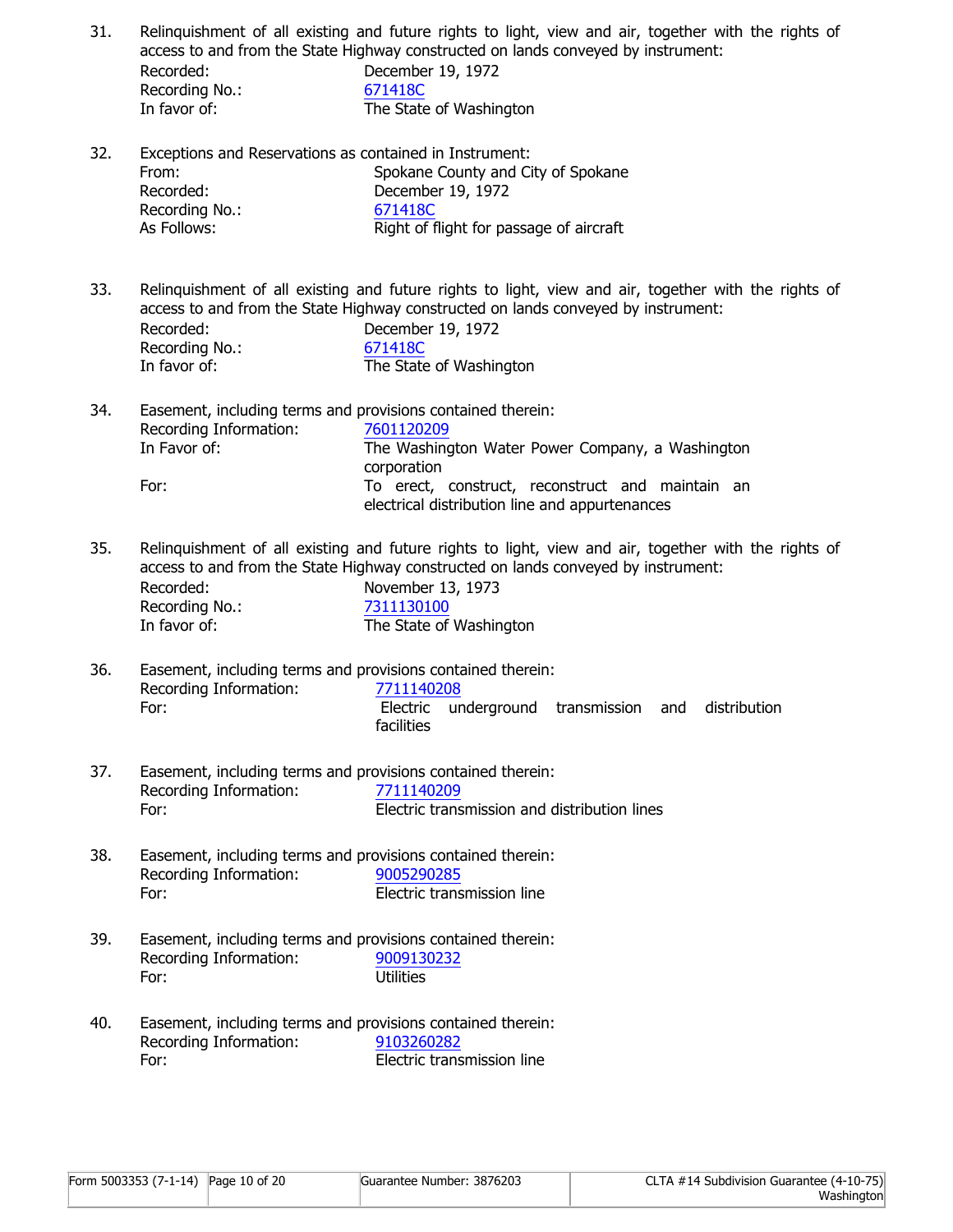| 41. | Easement, including terms and provisions contained therein: |                                                   |
|-----|-------------------------------------------------------------|---------------------------------------------------|
|     | Recording Information:                                      | 4448519; January 18, 2000                         |
|     | For:                                                        | Electric transmission and distribution facilities |

- 42. Easement, including terms and provisions contained therein: Recording Information: [4729115;](https://ep.firstam.com/meta/index?m=6a1118f8-ec8f-4680-8a03-e9a08ae23427&q=c9hT0ieyptIYYLsYincyptMF016mJyPOkdJPOZMAXSzpdUm8E%3d&h=3af31bcf-f666-4547-8747-b4fb13be1dae&attach=true) May 21, 2002 For: Telecommunications facilities
- 43. Easement, including terms and provisions contained therein: Recording Information: [5130394;](https://ep.firstam.com/meta/index?m=6a1118f8-ec8f-4680-8a03-e9a08ae23427&q=c9hT0ieyptIYYLsYincyptMF016grE8HL2JUAop8Z5v5u6kBs%3d&h=ad55cd44-5c5b-4b2c-bf1c-a745c883dd7f&attach=true) October 01, 2004 For: Utilities
- 44. Exceptions and Reservations as contained in Instrument: From: City of Spokane Recorded: November 13, 1973 Recording No.: [7311130100](https://ep.firstam.com/meta/index?m=6a1118f8-ec8f-4680-8a03-e9a08ae23427&q=c9hT0ieyptIYYLsYincyptMF016vXhtQqXJAnV4RD3gYMSKdk%3d&h=f44a54e5-b895-4610-ae8d-5ee582bd1bb0&attach=true) As Follows: Maintenance of facilities
- 45. Notice of special connection charge; Recorded: January 23, 1991 Recording No.: [9101230221](https://ep.firstam.com/meta/index?m=6a1118f8-ec8f-4680-8a03-e9a08ae23427&q=c9hT0ieyptIYYLsYincyptMF016tIkJTxgbKdBKegmV8xvDnU%3d&h=d8c05c63-a46b-42d4-b4f6-4377262ae4c7&attach=true)
- 46. Easement, including terms and provisions contained therein: Recording Information: [5858018](https://ep.firstam.com/meta/index?m=6a1118f8-ec8f-4680-8a03-e9a08ae23427&q=c9hT0ieyptIYYLsYincyptMF016krvNaOeyptcyptoTenuEE2mkRIuI%3d&h=d5eb428d-c0fd-4ef9-bfce-d8dede4bfb28&attach=true); December 08, 2009 In Favor of: State of Washington, Department of Transportation and its assigns For: Easement (Access Rights Only)
- 47. Temporary Construction and Access License Agreement and the terms and conditions thereof: Between: City of Spokane and County of Spokane, municipal corporations of the State of Washington And: Northwest Farm Credit Services, FLCA, a federal land credit association Recording Information: [6492372](https://ep.firstam.com/meta/index?m=6a1118f8-ec8f-4680-8a03-e9a08ae23427&q=c9hT0ieyptIYYLsYincyptMF016geTEPKib1ltrHak1L3ce2Y%3d&h=8327daf3-991d-4de2-a21a-ffe1f9bbb494&attach=true); May 02, 2016 Affects: This and other property
- 48. High Risk Drainage Area Grantor: Terry Horne Grantee: The Public Recorded: February 15, 2019 Recording No.: [6782333](https://ep.firstam.com/meta/index?m=6a1118f8-ec8f-4680-8a03-e9a08ae23427&q=c9hT0ieyptIYYLsYincyptMF016tx6AAMdi56Wr8vTyOEH2ng%3d&h=e429e1e2-1919-4409-b8fd-21dbfcac04dd&attach=true)

Affects: This and other property

49. Easement, including terms and provisions contained therein: Recording Information: [7121795](https://ep.firstam.com/meta/index?m=6a1118f8-ec8f-4680-8a03-e9a08ae23427&q=c9hT0ieyptIYYLsYincyptMF016nBWfjnueZeteQQeyptbDD6XZk%3d&h=08bd9077-871d-46af-9013-dc93f9072485&attach=true); September 02, 2021 In Favor of: Inland Empire Rural Electrification, Inc. For: Electric transmission or distribution line or system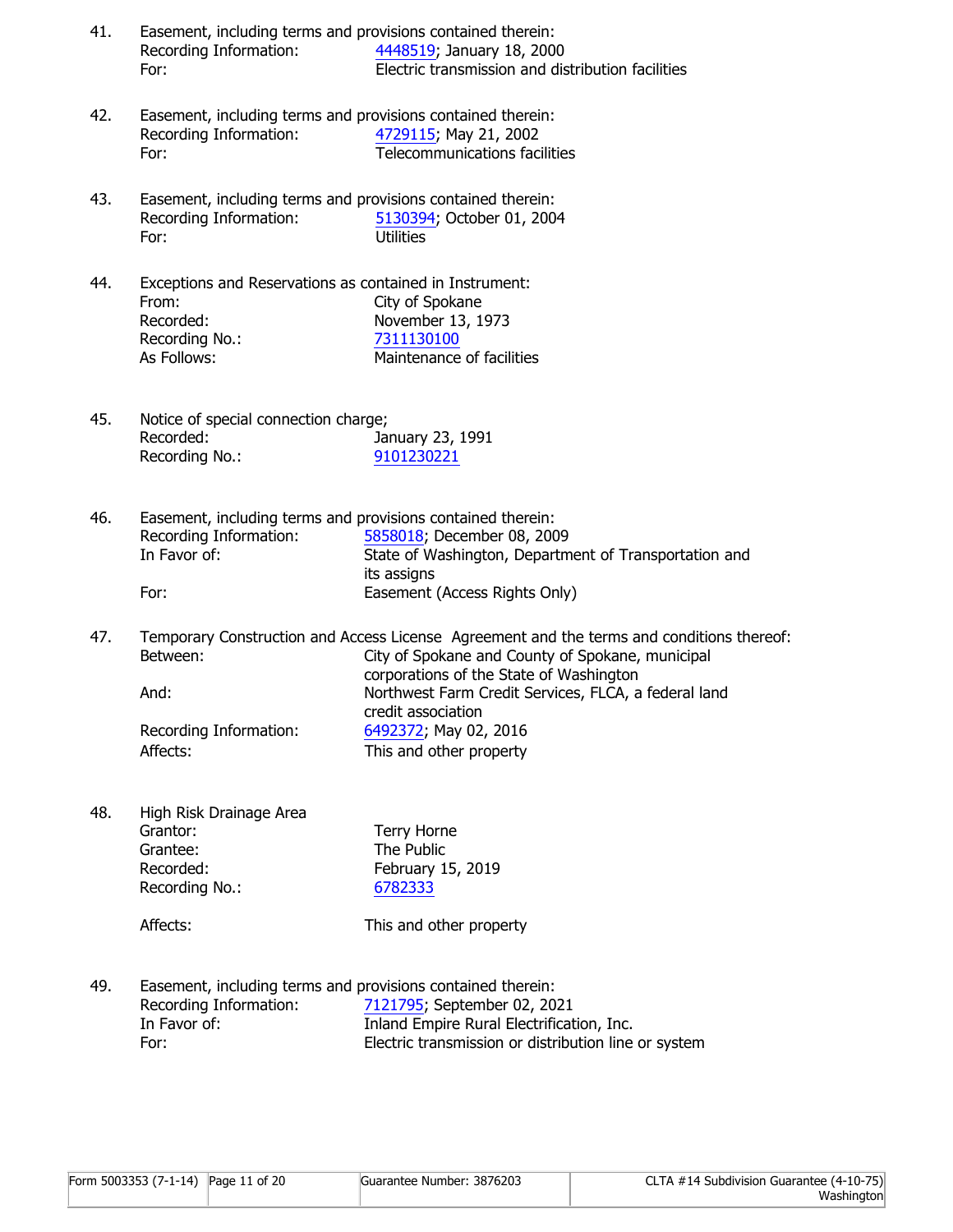| 50. | Easement, including terms and provisions contained therein: |                                                      |
|-----|-------------------------------------------------------------|------------------------------------------------------|
|     | Recording Information:                                      | 7121800, September 02, 2021                          |
|     | In Favor of:                                                | Inland Empire Rural Electrification, Inc.            |
|     | For:                                                        | Electric transmission or distribution line or system |
|     |                                                             |                                                      |

51. Easement, including terms and provisions contained therein: Recording Information: [7121801](https://ep.firstam.com/meta/index?m=6a1118f8-ec8f-4680-8a03-e9a08ae23427&q=c9hT0ieyptIYYLsYincyptMF016j5S1ftlnYPkcms3PeyptY72HQ%3d&h=84b0df1d-685e-4d4c-90eb-96a1f8392031&attach=true); September 02, 2021 In Favor of: Inland Empire Rural Electrification, Inc. For: Electric transmission or distribution line or system

#### **The following Affects ptn lying in Section 29**

| 52. |                        | Lease and the terms and conditions thereof as disclosed by Memorandum of Lease. |
|-----|------------------------|---------------------------------------------------------------------------------|
|     | Lessor:                | Spokane Airport Board                                                           |
|     | Lessee:                | Phillips Construction Co., Inc.                                                 |
|     | Term:                  | 50 years commencing upon the date on which motel operations                     |
|     |                        | are commenced                                                                   |
|     | Dated:                 | June 01, 1970                                                                   |
|     | Recorded:              | June 30, 1970                                                                   |
|     | Recording Information: | 495869C                                                                         |
|     |                        |                                                                                 |

## 53. A lease and the terms and conditions thereof.

| Spokane County and The City of Spokane, Municipal              |
|----------------------------------------------------------------|
| Corporations of the State of Washington acting jointly through |
| the Spokane Airport Board                                      |
| Phillips Construction Company, Inc., an Idaho Corporation      |
| 50 years                                                       |
| Date on which motel operations are commenced                   |
| April 09, 1969                                                 |
| August 09, 1971                                                |
| 567798C                                                        |
| Portions of Sections 29, 30 and includes other property        |
|                                                                |

Amendment thereto and the terms and conditions thereof: Between: Spokane Airport Board And: Phillips Enterprises, Inc. Dated: May 25, 1970 Recorded: August 09, 1971 Recording Information: [567799C](https://ep.firstam.com/meta/index?m=6a1118f8-ec8f-4680-8a03-e9a08ae23427&q=c9hT0ieyptIYYLsYincyptMF016v7Nk70HLPO0fXbPZAam06M%3d&h=0e04e71e-ee5d-4555-b2e2-b68e9bebdd76&attach=true)

Unrecorded Amendment dated April 20, 1970 and December 15, 1971, as disclosed by instrument recorded December 03, 1997 under Recording No. [4166381](https://ep.firstam.com/meta/index?m=6a1118f8-ec8f-4680-8a03-e9a08ae23427&q=c9hT0ieyptIYYLsYincyptMF016gM6eHweS0WBUUiijRYYIh0%3d&h=349f2118-7da0-4cc1-b42c-8ff4de0f7cd5&attach=true).

|                        | Amendment thereto and the terms and conditions thereof: |
|------------------------|---------------------------------------------------------|
| Between:               | Spokane Airport Board                                   |
| And:                   | Spokane Equities                                        |
| Dated:                 | April 16, 1973                                          |
| Recorded:              | July 12, 1973                                           |
| Recording Information: | 7307120029                                              |

Said instrument is a re-record of recording no(s). [7306220253](https://ep.firstam.com/meta/index?m=6a1118f8-ec8f-4680-8a03-e9a08ae23427&q=c9hT0ieyptIYYLsYincyptMF016veHeyptj9zjIs1gVEVVuQ7OiE%3d&h=1af1c5e9-2d30-44af-853f-b5e5c45e158f&attach=true)

An assignment of the Lessee's interest in said lease was Executed By: Phillips Construction Company, Inc.

| Form 5003353 (7-1-14) Page 12 of 20 | Guarantee Number: 3876203 | CLTA #14 Subdivision Guarantee (4-10-75) |
|-------------------------------------|---------------------------|------------------------------------------|
|                                     |                           | Washington                               |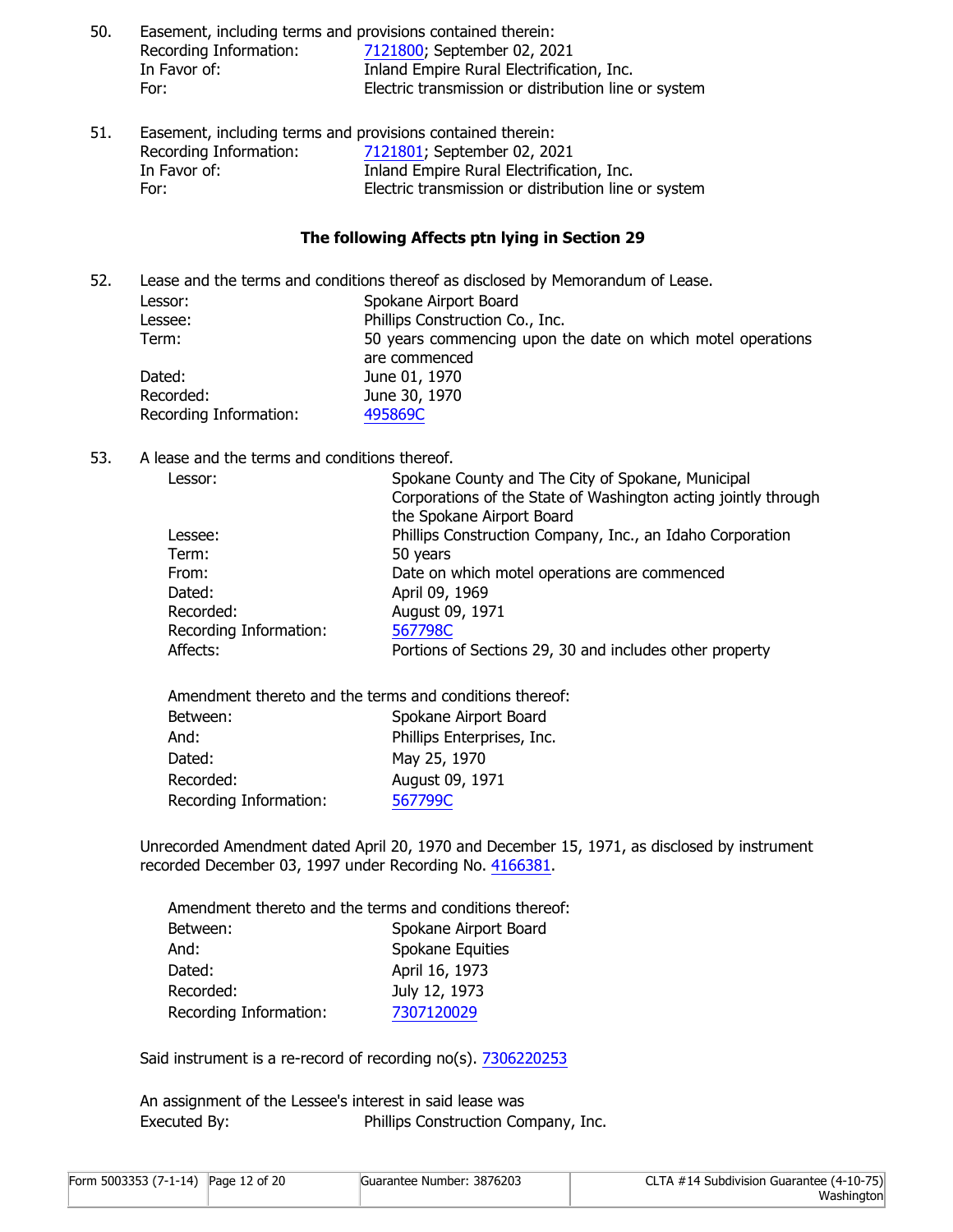|     | To:<br>Dated:<br>Recorded:<br>Recording Information:                 | Phillips Enterprises, Inc.<br>April 20, 1970<br>February 09, 1971<br>532751C                                                                                                                                                                                      |
|-----|----------------------------------------------------------------------|-------------------------------------------------------------------------------------------------------------------------------------------------------------------------------------------------------------------------------------------------------------------|
|     | Executed By:<br>To:<br>Dated:<br>Recorded:<br>Recording Information: | An assignment of the Lessee's interest in said lease was<br>Phillips Enterprises, Inc., now known as Rama International<br><b>Investment Corporation</b><br>Spokane Equities, an Arizona Limited Partnership<br>November 07, 1971<br>November 10, 1972<br>663552C |
|     | Between:<br>And:<br>Dated:<br>Recorded:<br>Recording Information:    | Fifth Amendment to Lease and the terms and conditions thereof:<br>Spokane Airport Board<br>Spokane Equities, an Arizona Limited Partnership<br>April 11, 1984<br>December 03, 1997<br>4166381                                                                     |
|     | Dated:<br>Disclosed by:<br>Recorded:<br>Recording Information:       | Sixth Amendment to the Lease and Concession Agreement:<br>April 17, 1991<br>Assignment and Assumption of Lease and Concession<br>Agreement and Landlords Consent<br>November 25, 1998<br>4297940                                                                  |
|     | Executed By:<br>To:<br>Dated:<br>Recorded:<br>Recording Information: | An assignment of the Lessee's interest in said lease was<br>Spokane Equities, an Arizona Limited Partnership<br>Spokane Airport Property LLC, an Arizona Limited Liability<br>Company<br>April 15, 1998<br>November 25, 1998<br>4297940                           |
| 54. | recording no. 8302250238.                                            | An unrecorded lease and the terms and conditions thereof, disclosed by instrument recorded under                                                                                                                                                                  |
|     | Lessor:<br>Lessee:<br>Dated:<br>Term:                                | Spokane Airport Board<br>Dollar Rent A Car Systems, Inc.<br>June 24, 1981<br>Not disclosed                                                                                                                                                                        |
|     | Affects:                                                             | Portion of Sections 29 & 30 and includes other property                                                                                                                                                                                                           |
|     | The assignment of Lessee's interest under the lease.                 |                                                                                                                                                                                                                                                                   |
|     | Assigned By:<br>Recorded:<br>Recording No.:                          | Alcan Northwest of Washington<br>February 25, 1983<br>8302250238                                                                                                                                                                                                  |
|     | The assignment of Lessee's interest under the lease.                 |                                                                                                                                                                                                                                                                   |
|     | Assigned By:                                                         | Utter Motor Company, a Washington Corporation                                                                                                                                                                                                                     |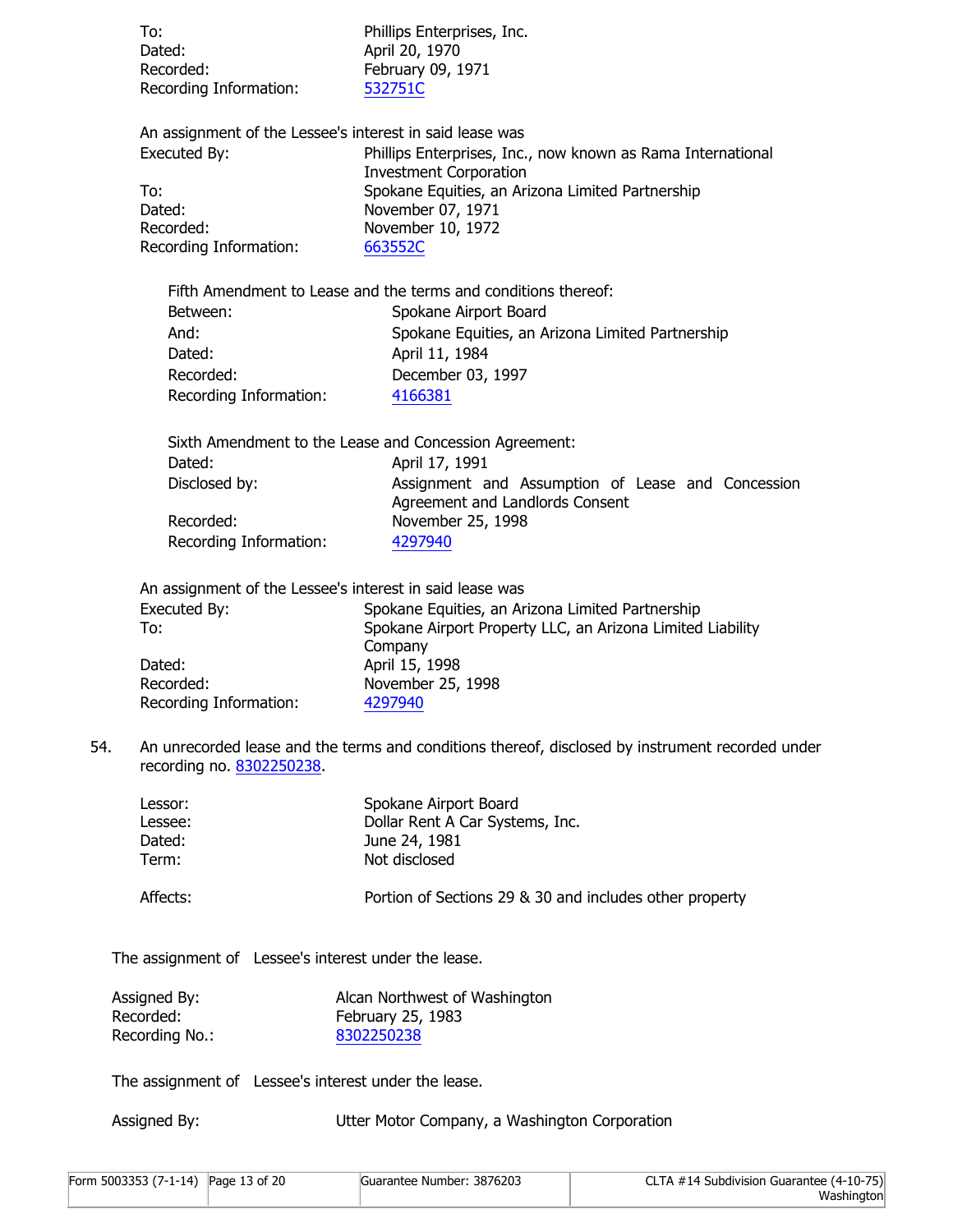| Recorded:      | September 19, 1986 |
|----------------|--------------------|
| Recording No.: | 8609190219         |

55. An unrecorded lease and the terms and conditions thereof, disclosed by instrument recorded under recording no. [8901230200](https://ep.firstam.com/meta/index?m=6a1118f8-ec8f-4680-8a03-e9a08ae23427&q=c9hT0ieyptIYYLsYincyptMF016pqQdgYaXcypthqVI4IQlzZrWM%3d&h=0d7b7402-9811-45b2-bfb5-c053efcc541a&attach=true).

| Lessor: | Spokane Airport Board                   |
|---------|-----------------------------------------|
| Lessee: | Spokane County, a Municipal Corporation |
| Dated:  | December 14, 1977                       |
| Term:   | Not disclosed                           |

56. Lease and the terms and conditions thereof as disclosed by Memorandum of Lease.

| Lessor:                | Spokane Airport Board                               |
|------------------------|-----------------------------------------------------|
| Lessee:                | Airex Investments, a Washington General Partnership |
| Term:                  | Above lease expires on December 31, 2024            |
| Dated:                 | September 08, 1989                                  |
| Recorded:              | December 11, 1989                                   |
| Recording Information: | 8912110089                                          |
| Affects:               | Portion of Section 29 and includes other property   |
|                        |                                                     |

57. Lease and the terms and conditions thereof as disclosed by Memorandum of Lease. Lessor: **Airex Investments, a Washington General Partnership** Lessee: Airborne Freight Corporation, a Delaware Corporation Term: Not disclosed Dated: **October 10, 1989** Recorded: December 11, 1989 Recording Information: [8912110090](https://ep.firstam.com/meta/index?m=6a1118f8-ec8f-4680-8a03-e9a08ae23427&q=c9hT0ieyptIYYLsYincyptMF016hjWDj6mPd4Og5bo4eyptet668%3d&h=7cd9058a-35fd-41d6-8832-3611d121c6f7&attach=true) Affects: **Portion of Section 29 and includes other property** 

58. Lease and the terms and conditions thereof as disclosed by Memorandum of Lease. Lessor: Airex Investments, a Washington General Partnership Lessee: Federal Express Corporation Term: Above lease expires on December 31, 2025 Dated: **August 17, 1990** Recorded: November 16, 1990 Recording Information: [9011160025](https://ep.firstam.com/meta/index?m=6a1118f8-ec8f-4680-8a03-e9a08ae23427&q=c9hT0ieyptIYYLsYincyptMF016qKlpcqCgZOI38b5KXEjgHA%3d&h=7caacf52-5540-4cbc-b669-cb0ba77827f1&attach=true) Affects: **Portion of Section 29 and includes other property** 

59. Lease and the terms and conditions thereof as disclosed by Memorandum of Lease.

| Spokane Airport Board                               |
|-----------------------------------------------------|
| Airex Investments, a Washington General Partnership |
| The above lease expires on December 31, 2025        |
| September 19, 1990                                  |
| November 16, 1990                                   |
| 9011160026                                          |
| Portion of Section 29 and includes other property   |
|                                                     |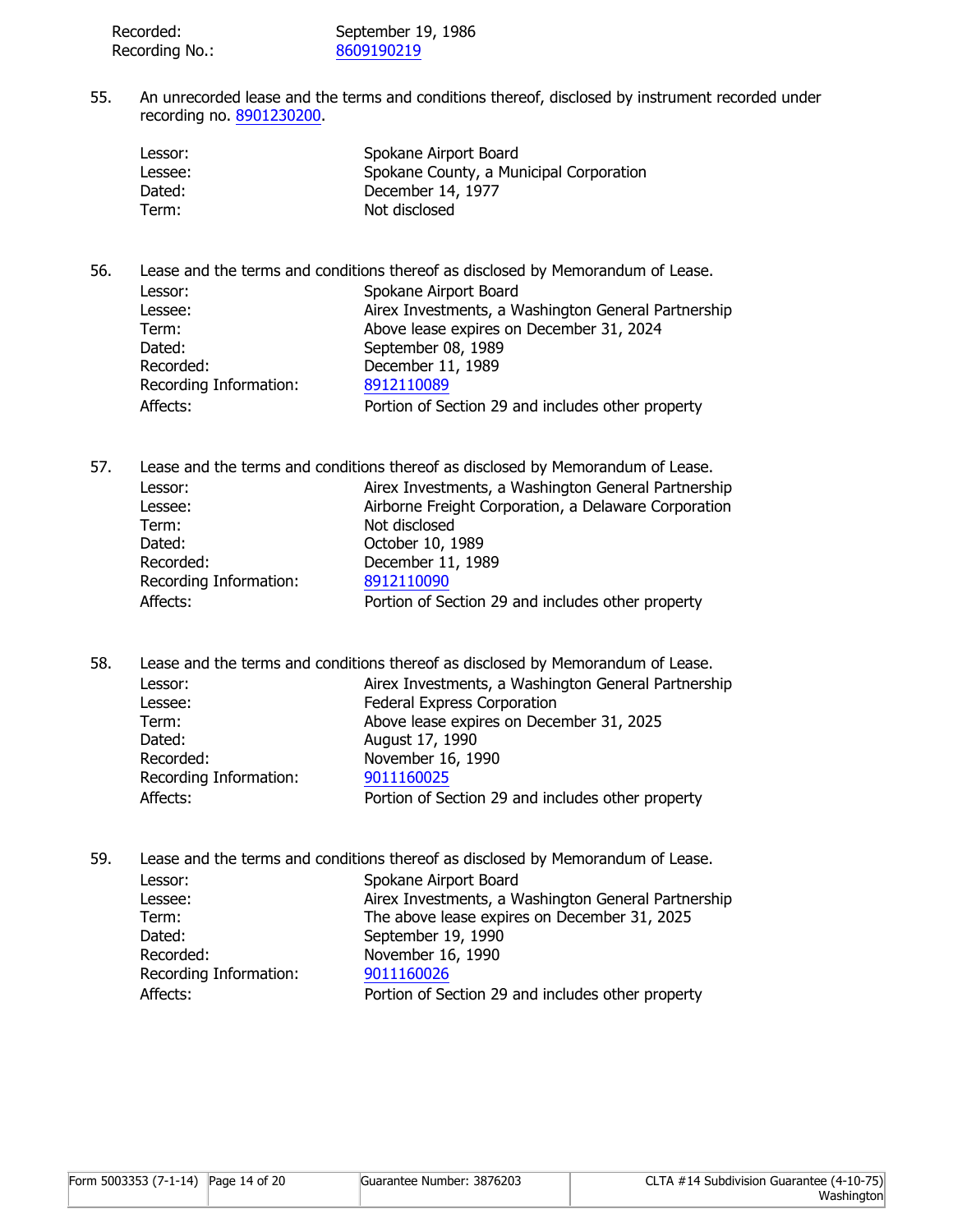60. Deed of Trust and the terms and conditions thereof.

Grantor/Trustor: Flight Deck Spokane, LP, a Limited Liability Partnership Grantee/Beneficiary: Inland Northwest Bank Trustee: UPF, Incorporated Amount:  $$4,541,000.00$ Dated: **August 03, 2007** Recorded: August 09, 2007 Recording Information: [5573009](https://ep.firstam.com/meta/index?m=6a1118f8-ec8f-4680-8a03-e9a08ae23427&q=c9hT0ieyptIYYLsYincyptMF016vHceypthSejJ2uZkIaD8f2cyptV8%3d&h=1094450e-f700-4645-9f6e-1372e1e28538&attach=true)

Affects said premises and other property

| Modification and/or amendment by instrument: |                |
|----------------------------------------------|----------------|
| Recorded:                                    | March 31, 2008 |
| Recording Information:                       | 5658289        |

Modification and/or amendment by instrument: Recorded: July 29, 2009 Recording Information: [5819565](https://ep.firstam.com/meta/index?m=6a1118f8-ec8f-4680-8a03-e9a08ae23427&q=c9hT0ieyptIYYLsYincyptMF016lC837k6lcyptwcypt5eypt8FjZWvax4%3d&h=da1792f7-d0c8-4c8b-a94d-5cf13775b815&attach=true)

Modification and/or amendment by instrument: Recorded: August 30, 2010 Recording Information: [5929635](https://ep.firstam.com/meta/index?m=6a1118f8-ec8f-4680-8a03-e9a08ae23427&q=c9hT0ieyptIYYLsYincyptMF016r7ELoZ5Vyapb9bwlSxLLaY%3d&h=9767b48e-13b1-4590-b25e-4fca2d07f08f&attach=true)

Modification and/or amendment by instrument: Recorded: May 09, 2017 Recording Information: [6601679](https://ep.firstam.com/meta/index?m=6a1118f8-ec8f-4680-8a03-e9a08ae23427&q=c9hT0ieyptIYYLsYincyptMF016vQ7m8WEFogpbeyptrub9poh3c%3d&h=97b94516-8da5-4bfe-92a6-60d8c81096b9&attach=true)

61. Lease and the terms and conditions thereof as disclosed by Memorandum of Lease.

| Lessor:                | Spokane Airport Board, an agency of the City and County of<br>Spokane, municipal corporations of the State of Washington |
|------------------------|--------------------------------------------------------------------------------------------------------------------------|
|                        |                                                                                                                          |
| Lessee:                | Flight Deck Spokane, LP dba Spokane Wingate Inn & Suites, a                                                              |
|                        | Texas limited partnership                                                                                                |
| Term:                  | Pursuant to the terms of the Lease, the term of the Lease                                                                |
|                        | commenced July 01, 2007, and expires on June 30, 2037, with                                                              |
|                        | options to extend the term as set forth in the Lease                                                                     |
|                        |                                                                                                                          |
| Dated:                 | June 17, 2009                                                                                                            |
| Recorded:              | June 26, 2009                                                                                                            |
| Recording Information: | 5807382                                                                                                                  |
|                        |                                                                                                                          |

62. Deed of Trust and the terms and conditions thereof.

| Grantor/Trustor:       | Flight Deck Spokane, LP, a Texas limited partnership     |
|------------------------|----------------------------------------------------------|
| Grantee/Beneficiary:   | Northwest Business Development Association, a Washington |
|                        | corporation                                              |
| Trustee:               | Spokane County Title Company                             |
| Amount:                | \$2,000,000.00                                           |
| Dated:                 | June 16, 2009                                            |
| Recorded:              | June 26, 2009                                            |
| Recording Information: | 5807383                                                  |

According to the public records, the beneficial interest under the deed of trust was assigned to U.S. Small Business Administration by assignment recorded June 26, 2009 as [5807384](https://ep.firstam.com/meta/index?m=6a1118f8-ec8f-4680-8a03-e9a08ae23427&q=c9hT0ieyptIYYLsYincyptMF016uUbpl5dpUdxFeTwAz3BzvQ%3d&h=b98299d0-c647-4ecf-86fb-ce4075edc22b&attach=true) of official records.

63. The terms and provisions contained in the document entitled "Third Party Lender Agreement" Recorded: June 26, 2009 Recording No.: [5807385](https://ep.firstam.com/meta/index?m=6a1118f8-ec8f-4680-8a03-e9a08ae23427&q=OBg4iutbwC6Yoz40OEz6bPoq3NYzi8CgYBeyptEHpjF3Fg%3d&h=badd9d36-0049-4725-9ad6-161f5d393a65&attach=true)

| Form 5003353 (7-1-14) Page 15 of 20 | Guarantee Number: 3876203 | CLTA #14 Subdivision Guarantee (4-10-75) |
|-------------------------------------|---------------------------|------------------------------------------|
|                                     |                           | Washington                               |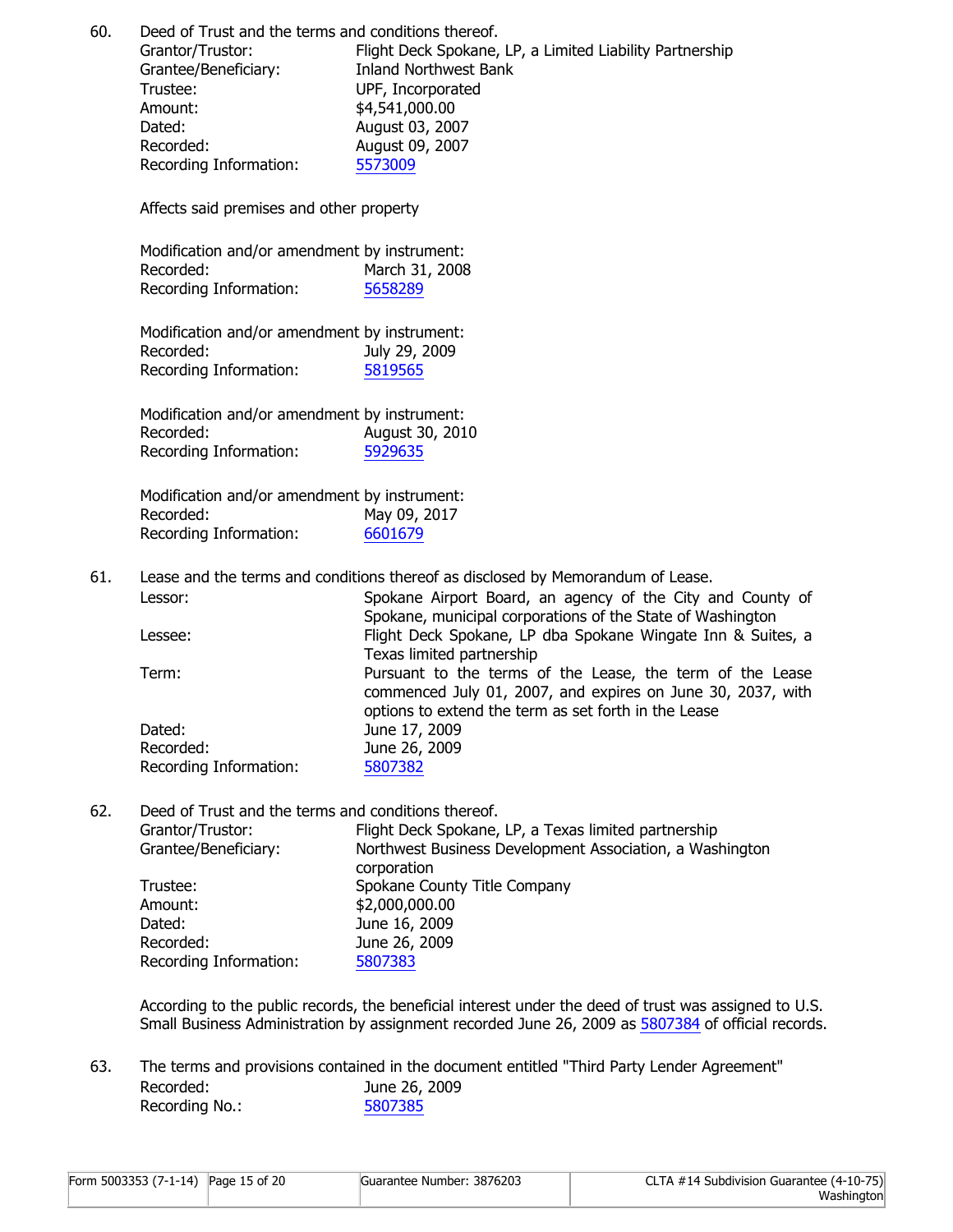64. Deed of Trust and the terms and conditions thereof.

Grantor/Trustor: Spokane Airport Property, LLC, an Arizona Limited Liability Company Grantee/Beneficiary: Alaska Usa Federal Credit Union Trustee: Inland Professional Title, LLC Amount: \$2,000,000.00 Dated: September 18, 2017 Recorded: September 29, 2017 Recording Information: [6644385](https://ep.firstam.com/meta/index?m=6a1118f8-ec8f-4680-8a03-e9a08ae23427&q=OBg4iutbwC6Yoz40OEz6bDpRIR9GhdRET0DFf9PSDdg%3d&h=02aa852b-a57f-49d3-84e2-39b922c992d2&attach=true)

65. Assignment of leases and/or rents and the terms and conditions thereof:

| Assignor:              | Spokane Airport Property, LLC, an Arizona Limited Liability |
|------------------------|-------------------------------------------------------------|
|                        | Company                                                     |
| Assignee:              | Alaska USA Federal Credit Union                             |
| Recorded:              | September 29, 2017                                          |
| Recording Information: | 6644386                                                     |

- 66. Condemnation by the State of Washington of right of access to state highway and of light, view and air by Decree entered April 20, 1943, in the District Court of the United States for the Eastern District of Washington Northern Division.
- 67. Restrictions, Reservations, Easements and Conditions contained in Deed executed by the United States of America, acting by and through the War Assets Administrator, dated July 21, 1948, recorded June 14, 1949, under recording no. [885248A,](https://ep.firstam.com/meta/index?m=6a1118f8-ec8f-4680-8a03-e9a08ae23427&q=c9hT0ieyptIYYLsYincyptMF016vpp4BBy8F0qeyptdyNRPziyYw%3d&h=8b15d178-d3e0-4b06-9853-8b09d563d902&attach=true) in Volume 583 of Deeds, Page 165.

| 68. | Easement, including terms and provisions contained therein: |                                                        |
|-----|-------------------------------------------------------------|--------------------------------------------------------|
|     | Recording Information:                                      | 838355B; February 07, 1962                             |
|     | In Favor of:                                                | Pacific Northwest Bell Telephone Company, a            |
|     |                                                             | Corporation                                            |
|     | For:                                                        | The right, privilege and authority to construct,       |
|     |                                                             | reconstruct, operate, inspect, maintain or remove line |
|     |                                                             | of telephones and telegraph, or other signal or        |
|     |                                                             | communication circuits, consisting of underground      |
|     |                                                             | conduits, cables, markers, fixtures, and appurtenances |
|     |                                                             | as the Grantee may from time to time require           |
|     |                                                             |                                                        |

| 69.<br>Easement, including terms and provisions contained therein: |                        |                                                         |
|--------------------------------------------------------------------|------------------------|---------------------------------------------------------|
|                                                                    | Recording Information: | 116124C; June 14, 1965                                  |
|                                                                    | In Favor of:           | The United States of America, acting by and through its |
|                                                                    |                        | Department of Commerce-Weather Bureau                   |
| For:                                                               |                        | A balloon inflation shelter and weather bureau radio-   |
|                                                                    |                        | theodolite with dome and right-of-way for cable         |
|                                                                    |                        | connections thereto, and access by road to the facility |

| 70. | Easement, including terms and provisions contained therein: |                                                  |
|-----|-------------------------------------------------------------|--------------------------------------------------|
|     | Recording Information:                                      | 313398C; August 18, 1967                         |
|     | In Favor of:                                                | The Washington Water Power Company, a Washington |
|     |                                                             | Corporation                                      |
|     | For:                                                        | Electric transmission and/or distribution system |

71. Easement, including terms and provisions contained therein: Recording Information: [503602C;](https://ep.firstam.com/meta/index?m=6a1118f8-ec8f-4680-8a03-e9a08ae23427&q=OBg4iutbwC6Yoz40OEz6bMoMrRseypt6cyptpVxKq1ExYOCJY%3d&h=55c4a7b7-7a3a-41de-9abc-042ecec15570&attach=true) August 11, 1970 In Favor of: The Washington Water Power Company, a Corporation, its successors and assigns For: To erect, construct, reconstruct and maintain an electrical distribution line and appurtenances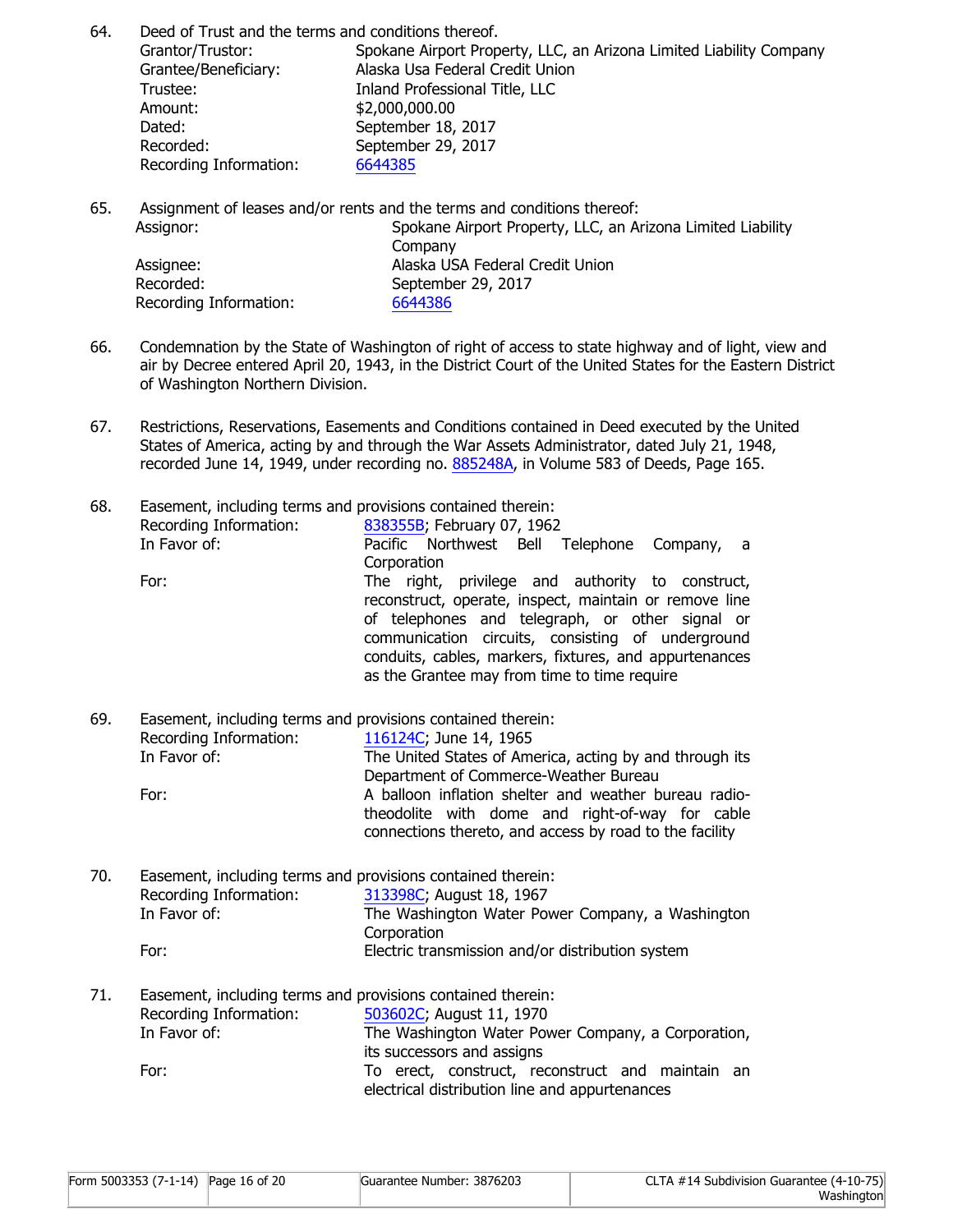| 72. | Easement, including terms and provisions contained therein:<br>Recording Information:<br>In Favor of:<br>For: | 543129C; April 13, 1971<br>The Washington Water Power Company, a Corporation,<br>its successors and assigns<br>To erect, construct, reconstruct and maintain an<br>electrical distribution line and appurtenances        |  |
|-----|---------------------------------------------------------------------------------------------------------------|--------------------------------------------------------------------------------------------------------------------------------------------------------------------------------------------------------------------------|--|
| 73. | Easement, including terms and provisions contained therein:<br>Recording Information:<br>In Favor of:<br>For: | 7310230166<br>The Washington Water Power Company, a Corporation,<br>its successors and assigns<br>To erect, construct, reconstruct and maintain an<br>electrical distribution line and appurtenances                     |  |
| 74. | Easement, including terms and provisions contained therein:<br>Recording Information:<br>In Favor of:<br>For: | 8408300216; Vol. 711, Pq. 1585<br>The Washington Water Power Company, a Corporation,<br>its successors and assigns<br>To erect, construct, reconstruct and maintain an<br>electrical distribution line and appurtenances |  |
| 75. | Terms and Conditions of Seventh Amendment.<br>Dated:<br>Recorded:<br>Recording No.:                           | January 01, 1989<br>January 23, 1989<br>8901230200                                                                                                                                                                       |  |
| 76. | Recorded:<br>Recording Information:<br>From:                                                                  | An easement reserved in a deed, including the terms and provisions thereof;<br>May 02, 1989<br>8905020076; Vol. 1033, Pg. 731<br>City of Spokane, a municipal corporation of the State of<br>Washington                  |  |

77. Conditions, notes, easements, provisions and/or encroachments contained and/or delineated on the face of the Survey No. [4231723,](https://ep.firstam.com/meta/index?m=6a1118f8-ec8f-4680-8a03-e9a08ae23427&q=OBg4iutbwC6Yoz40OEz6bPPYoymPvM2CekKwvN1j7yA%3d&h=f5ad79f8-b13a-4f97-a91b-0bbbea30f0b7&attach=true) recorded in volume 81 of surveys, at page(s) 73, in Spokane County, Washington.

To: Spokane County, a political subdivision of the State of

**Washington** 

| 78. |                        | Easement, including terms and provisions contained therein: |  |  |
|-----|------------------------|-------------------------------------------------------------|--|--|
|     | Recording Information: | 4448519                                                     |  |  |
|     | In Favor of:           | Avista Corporation, a Washington Corporation                |  |  |
|     | For:                   | To construction, reconstruct, operate, maintain, repair,    |  |  |
|     |                        | relocate and replace overhead and underground electric      |  |  |
|     |                        | distribution facilities<br>transmission<br>and<br>and       |  |  |
|     |                        | communication lines, and underground natural gas            |  |  |
|     |                        | pipelines                                                   |  |  |

79. Resolution Vacation of Airport Drive and Spotted Road County Engineer's Road File Nos. 1837 and 2396. Recorded: October 01, 2004 Recording No.:

| Recoraing No.: | 5130394                                                 |
|----------------|---------------------------------------------------------|
| Affects:       | Portion of Sections 29 & 30 and includes other property |

| Form 5003353 (7-1-14) Page 17 of 20 | Guarantee Number: 3876203 | CLTA #14 Subdivision Guarantee (4-10-75) |
|-------------------------------------|---------------------------|------------------------------------------|
|                                     |                           | Washington                               |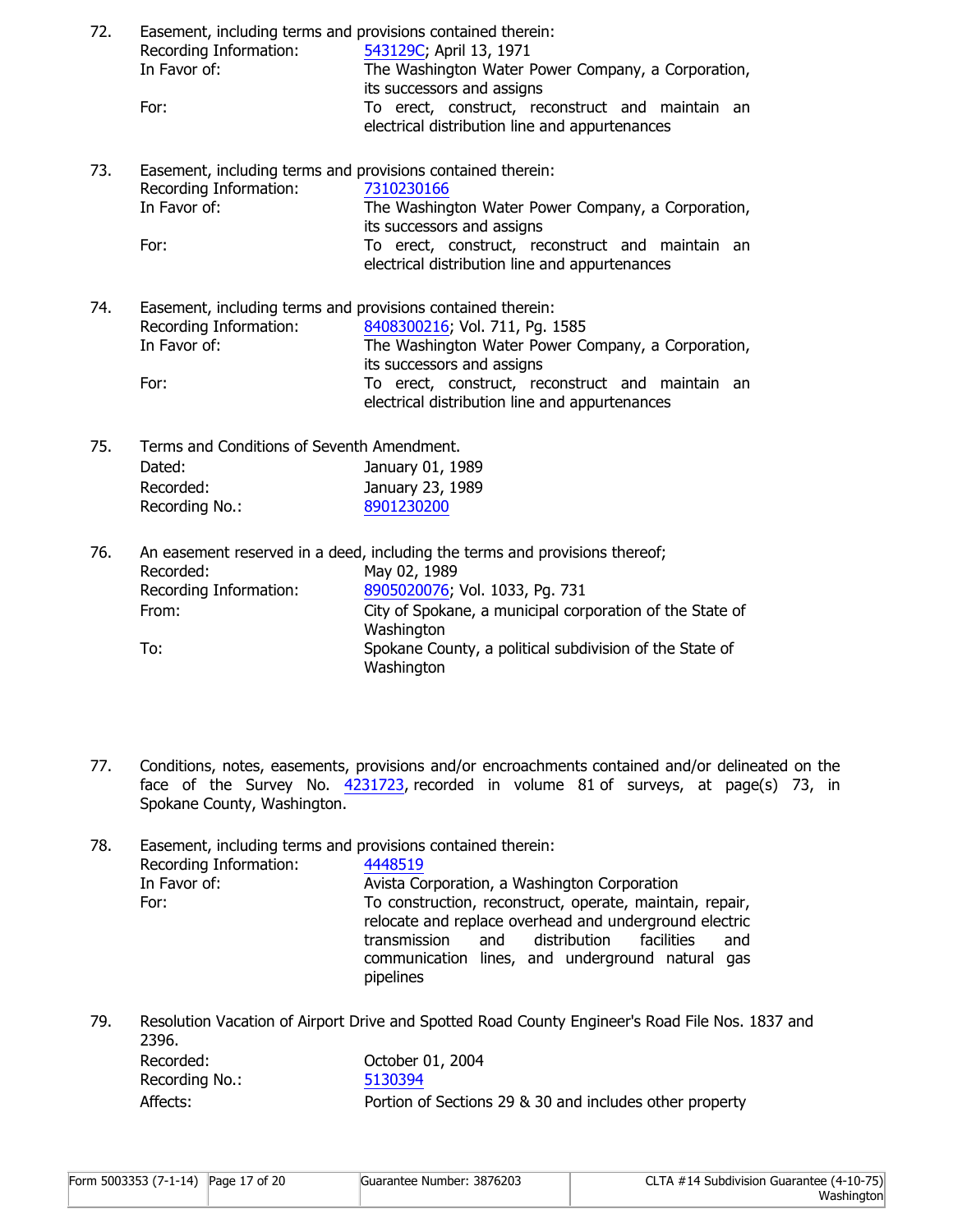- 80. Conditions, notes, easements, provisions and/or encroachments contained and/or delineated on the face of the Survey No. [5556167,](https://ep.firstam.com/meta/index?m=6a1118f8-ec8f-4680-8a03-e9a08ae23427&q=OBg4iutbwC6Yoz40OEz6bPPIGW0Z0QzX9j31Tvm9fk8%3d&h=5667d8d2-2c5b-41db-a7e9-738391d096a2&attach=true) recorded in volume 128 of surveys, at page(s) 4, in Spokane County, Washington.
- 81. Conditions, notes, easements, provisions and/or encroachments contained and/or delineated on the face of the Survey No. [5891725,](https://ep.firstam.com/meta/index?m=6a1118f8-ec8f-4680-8a03-e9a08ae23427&q=OBg4iutbwC6Yoz40OEz6bOLXkHdSLf77O6JqTr8wTvQ%3d&h=253d2e44-2c2c-4a2f-9678-1c3bfaf8519d&attach=true) recorded in volume 140 of surveys, at page(s) 83, in Spokane County, Washington.
- 82. Temporary Construction and Access License Agreement and the terms and conditions thereof: Between: City of Spokane and County of Spokane, municipal corporations of the State of Washington And: Northwest Farm Credit Services, FLCA, a federal land

credit association Recording Information: [6492372](https://ep.firstam.com/meta/index?m=6a1118f8-ec8f-4680-8a03-e9a08ae23427&q=c9hT0ieyptIYYLsYincyptMF016geTEPKib1ltrHak1L3ce2Y%3d&h=8327daf3-991d-4de2-a21a-ffe1f9bbb494&attach=true); May 02, 2016

83. High Risk Drainage Area Grantor: Terry Horne Grantee: The Public Recorded: February 15, 2019 Recording No.: [6782333](https://ep.firstam.com/meta/index?m=6a1118f8-ec8f-4680-8a03-e9a08ae23427&q=c9hT0ieyptIYYLsYincyptMF016tx6AAMdi56Wr8vTyOEH2ng%3d&h=e429e1e2-1919-4409-b8fd-21dbfcac04dd&attach=true)

Affects: This and other property

- 84. Terms, covenants, conditions, restrictions, easements, boundary discrepancies and encroachments as contained in recorded Lot Line Adjustment (Boundary Line Revisions): Recorded: June 10, 2021 Recording Information: [7086366](https://ep.firstam.com/meta/index?m=6a1118f8-ec8f-4680-8a03-e9a08ae23427&q=OBg4iutbwC6Yoz40OEz6bBjdCe65NEzuRhFvU5GJyak%3d&h=4a6bb659-e123-4db9-9a26-d740d2e169af&attach=true)
- 85. Terms, covenants, conditions, restrictions, easements, boundary discrepancies and encroachments as contained in recorded Lot Line Adjustment (Boundary Line Revisions): Recorded: September 07, 2021 Recording Information: [7122934](https://ep.firstam.com/meta/index?m=6a1118f8-ec8f-4680-8a03-e9a08ae23427&q=OBg4iutbwC6Yoz40OEz6bAefbZ7cyptGZeKXMIPpaycyptbXk%3d&h=a4dcf887-d1d4-4c50-bb1e-82f792e9f56b&attach=true)
- 86. Unrecorded leaseholds, if any, rights of vendors and security agreement on personal property and rights of tenants, and secured parties to remove trade fixtures at the expiration of the term. Affects: Parcels A and B

# **Informational Notes, if any**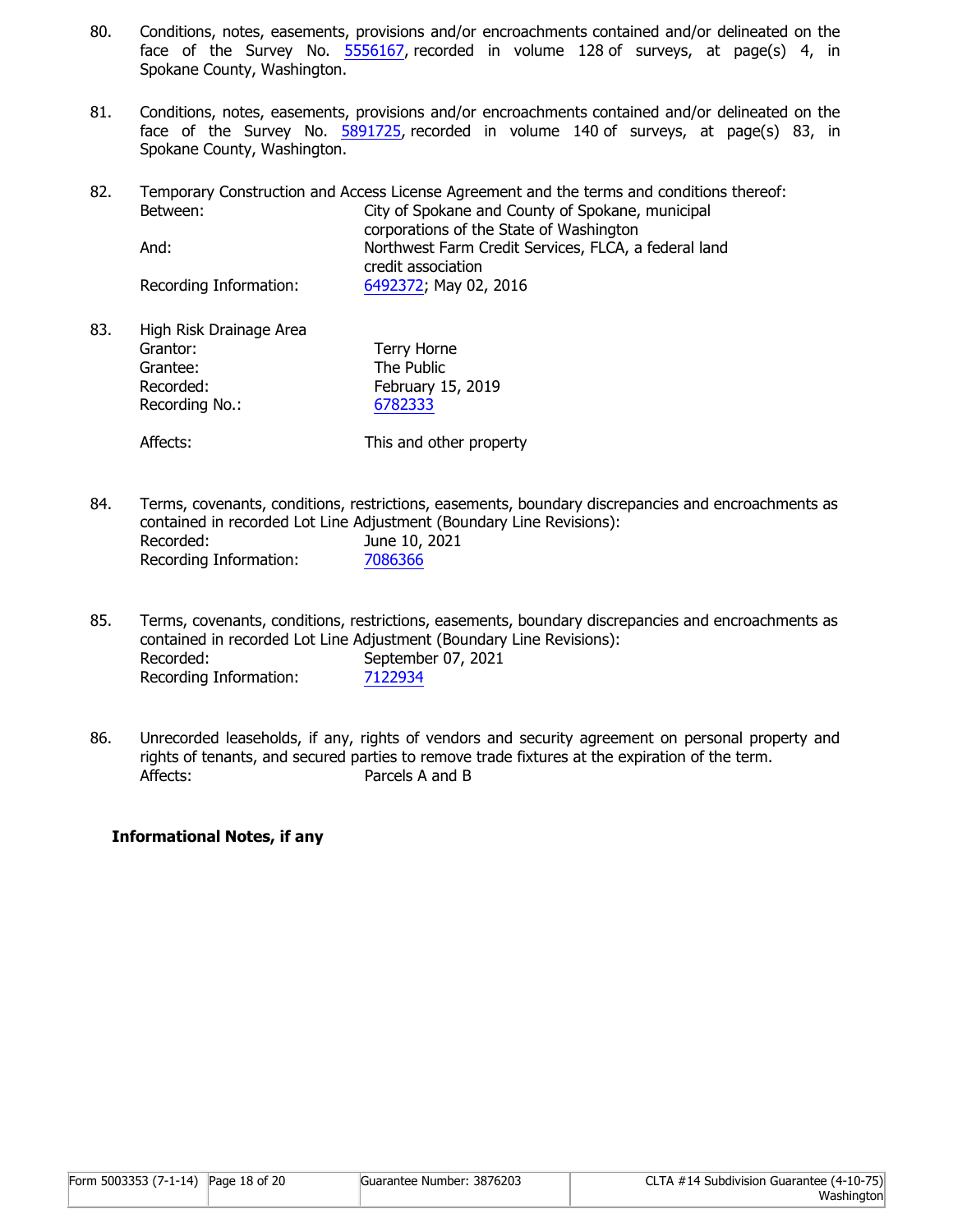

First American

**Schedule C**

Subdivision Guarantee

ISSUED BY

**First American Title Insurance Company**

GUARANTEE NUMBER **3876203**

The land in the County of Spokane, State of Washington, described as follows:

ALL THAT PORTION OF SECTIONS 28 AND 29, TOWNSHIP 25 NORTH 42 EWM DESCRIBED AS FOLLOWS:

ALL OF SECTION 28 LYING NORTHWESTERLY OF GEIGER BOULEVARD, EXCEPT STATE HIGHWAY.

TOGETHER WITH, THE SOUTH HALF OF SAID SECTION 29, EXCEPT THE NORTH 190 FEET OF THE EAST 740 FEET THEREOF.

ALSO TOGETHER WITH, THE SOUTH 300 FEET OF THE EAST 400 FEET OF THE SOUTHEAST QUARTER OF THE NORTHWEST QUARTER OF SAID SECTION 29; ALSO TOGETHER WITH, A PORTION OF THE SOUTH HALF OF THE NORTHEAST QUARTER OF SAID SECTION 29 MORE PARTICULARLY DESCRIBED AS FOLLOWS:

BEGINNING AT THE EAST QUARTER CORNER OF SAID SECTION 29, MONUMENTED WITH A RAILROAD SPIKE, FROM WHICH THE SOUTHEAST CORNER OF SAID SECTION 29 BEARS SOUTH 1°58'50" EAST 2670.01

FEET, MONUMENTED WITH A 5/8" REBAR AND YELLOWPLASTIC CAP MARKED LS 13775;

THENCE; SOUTH 88° 11'05" WEST 2632.52 FEET ALONG THE EAST-WEST CENTER SECTION LINE, TO THE CENTER SECTION CORNER MONUMENTED WITH A 5/8" REBAR AND YELLOW PLASTIC CAP MARKED T-O ENGINEERS PLS 57444;

THENCE; NORTH 2°17'36" WEST 299.97 FEET ALONG THE NORTH-SOUTH CENTER SECTION LINE TO A 1/2" REBAR AND YELLOW PLASTIC CAP MARKED MEM PLS 35157;

THENCE; CONTINUING ALONG SAID CENTER SECTION LINE NORTH 2°17'32" WEST 9.93 FEET TO A POINT OF NON TANGENT CURVATURE TO THE RIGHT WITH SAID CURVE HAVING A RADIUS OF 2504.64 FEET, AND

A CHORD OF NORTH 72°05'41" EAST 1388.92 FEET, MONUMENTED WITH A 5/8" REBAR AND YELLOW PLASTIC CAP MARKED T-O ENGINEERS PLS 57444;

THENCE; EASTERLY ALONG SAID CURVE THROUGH A CENTRAL ANGLE OF 32°11'40" AN ARC DISTANCE OF 1407.36 FEET TO A 5/8" REBAR AND YELLOW PLASTIC CAP MARKED T-O ENGINEERS PLS 57444;

THENCE; NORTH 88°11'32" EAST 1245.11 FEET TO THE WESTERLY RIGHT OF WAY OF SPOTTED ROAD, MONUMENTED WITH A 5/8" REBAR AND YELLOW PLASTIC CAP MARKED T-O ENGINEERS PLS 57444;

THENCE; SOUTH 2°15'34" EAST 40.77 FEET ALONG SAID WESTERLY RIGHT OF WAY TO A 5/8" REBAR AND YELLOW PLASTIC CAP MARKED T-O ENGINEERS PLS 57444, SAID POINT BEING THE TERMINUS OF SPOTTED ROAD RIGHT OF WAY;

THENCE, NORTH 87°43'58" EAST 50.00 FEET TO THE EAST LINE OF SECTION 29, MONUMENTED WITH A 5/8" REBAR AND YELLOW PLASTIC CAP MARKED T-O ENGINEERS PLS 57444: THENCE; SOUTH 2°16'02" EAST 654.31 FEET TO THE POINT OF BEGINNING.

SITUATE IN THE CITY OF SPOKANE, SPOKANE COUNTY WASHINGTON.

| Form 5003353 (7-1-14) Page 19 of 20 | Guarantee Number: 3876203 | CLTA #14 Subdivision Guarantee (4-10-75) |
|-------------------------------------|---------------------------|------------------------------------------|
|                                     |                           | Washington                               |